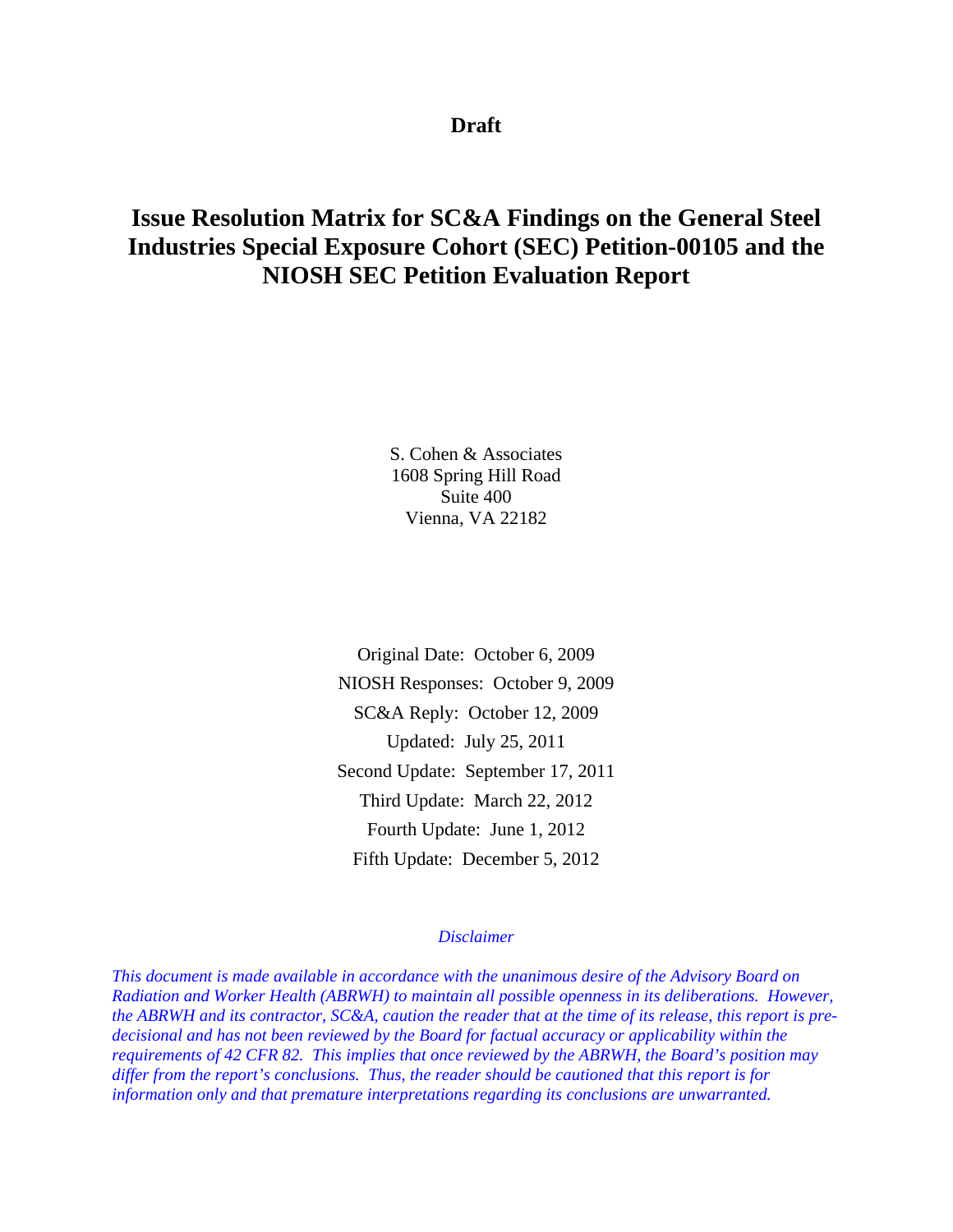# **INTRODUCTION**

Uranium and Thorium Metals" (Allen and Glover 2007) was originally issued on May 2, 2008.<sup>1</sup> The present document presents a cumulative update of the issues arising from the SC&A review of the General Steel Industries (GSI) Special Exposure Cohort (SEC) Petition-00105 and the National Institute for Occupational Safety and Health (NIOSH) SEC Petition Evaluation Report. It is current as of the meeting of the Advisory Board on Radiation and Worker Health (ABRWH) Work Group on TBD-6000 in Hebron, Kentucky, on August 28, 2012. It includes a summary of SC&A's position on external exposures for the entire period of AEC operations at GSI that was requested by the work group. The work group met again on November 28, 2012; however, the transcript of that meeting is not available at this time. A separate issues matrix pertaining to SC&A findings on Appendix BB to "Site Profiles for Atomic Weapons Employers that Worked Although the two SC&A reports that form the bases of these matrices have different objectives, there is considerable overlap between the two sets of issues and hence the two matrices.

# **Time Line of SEC Issues Matrix**

- February 25, 2008: NIOSH received SEC petition from (2008) on behalf of herself and former GSI employees and their survivors.
- period from January 1, 1967 through December 31, 1992 (Buker et al. 2008)."<sup>2</sup> • May 15, 2008: Petition SEC-00105 qualified for "[a]ll individuals who worked in any location at the General Steel Industries site, located on 1417 State Street, Granite City, Illinois, from January 1, 1953 through December 31, 1966, and/or during the residual
- October 3, 2008: NIOSH issued an SEC petition evaluation report (Buker et al. 2008).
- July 24, 2009: SC&A (2009a) prepared a review of the SEC petition and the NIOSH evaluation report (ER) and submitted it for Department of Energy (DOE) review and approval. This report was distributed on August 7, 2009, following DOE approval.
- October 2, 2009: SC&A distributed the SEC issues matrix which listed 10 issues. These issues were taken from the list of 10 findings<sup>3</sup> presented in the executive summary of our review of the SEC petition and ER (SC&A 2009a).
- October 9, 2009: NIOSH responded to the 10 issues, inserting its responses in the boxes labeled "NIOSH Response."

 $\overline{a}$ 

 (1) the initial matrix on May 2, 2008, (2) NIOSH responses to the issues, distributed by NIOSH on June 19, 2008, <sup>1</sup> Six versions of the matrix were previously distributed to the ABRWH Work Group on TBD 6000/6001: (3) an edited version with the revision history on the cover, issued December 8, 2009, (4) an updated version issued July 25, 2011, (5) a second update on July 28, 2012, and (6) a third update on November 26, 2012.

<sup>&</sup>lt;sup>2</sup> Buker et al. (2008) amended the covered period as ending June 30, 1966, and the residual period as beginning July 1, 1966.

 $3$  The "findings" in the earlier report are presented as "issues" in the present document. Several of these issues overlap those in the Appendix BB issues matrix.

Draft SEC Petition Issues Matrix 2 SC&A – Updated December 5, 2012

NOTICE: All Privacy Act-protected information in this December 5, 2012, version has been redacted. Future versions of this matrix will require additional reviews for Privacy Act-protected information.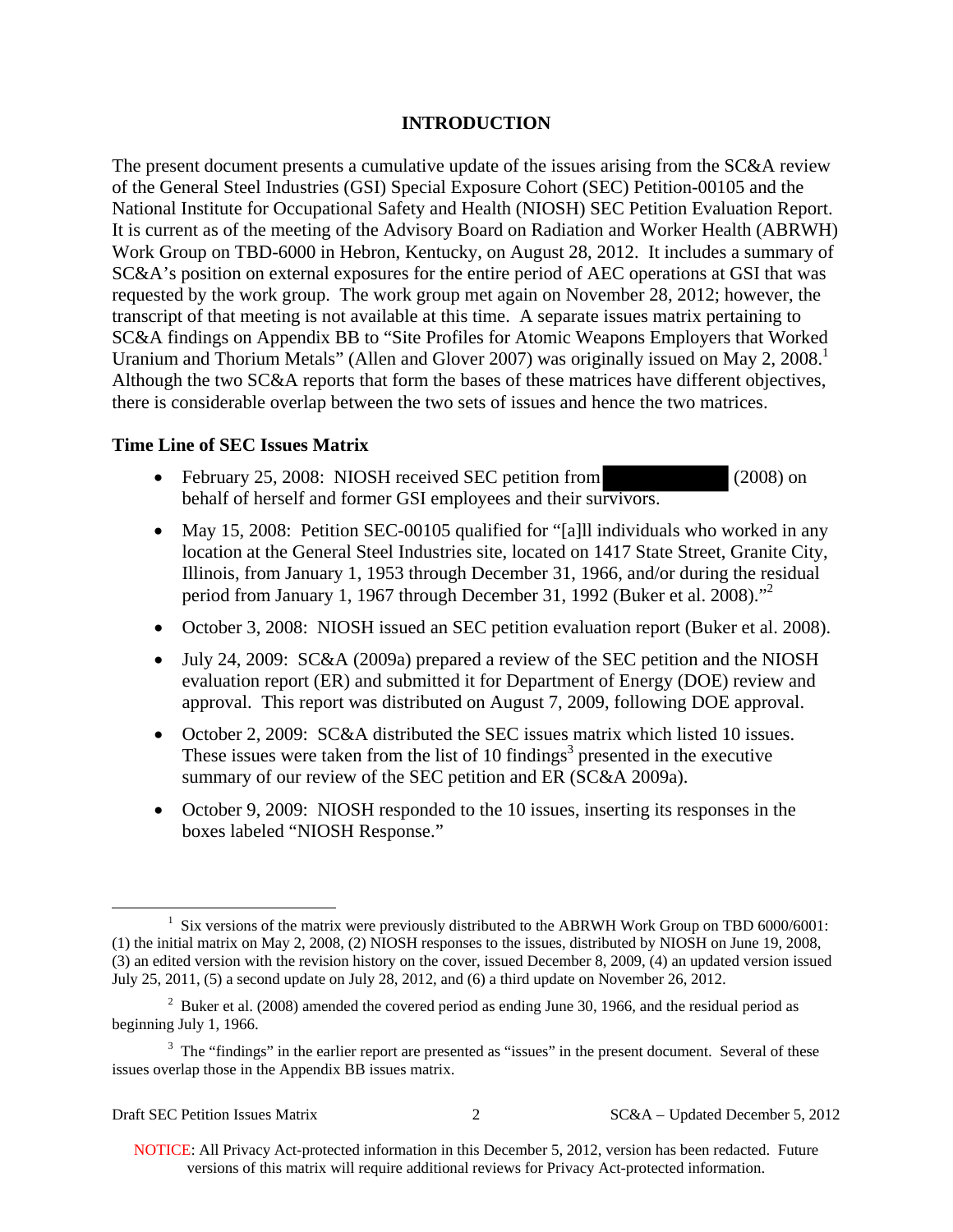- October 12, 2009: SC&A replied to the NIOSH responses in a revised, restricted version of the SEC issues matrix.
- December 16, 2009: The Work Group on TBD 6000/6001, Appendix BB, $4$  met in Hebron, Kentucky, and recommended action items to NIOSH regarding the SEC issues.
- April 24, 2010: Paul Ziemer, Chair of ABRWH Work Group on TBD-6000, issued a memo summarizing the action items from the December 16, 2009, work group meeting (ABRWH 2010). We have summarized each action item pertaining to the SEC issues in the box labeled "Board Action."
- October 08, 2010: Allen (2010) prepared the "Path Forward for GSI Appendix and ER Review," in which he presented the proposed NIOSH responses to several of the SEC issues. We have summarized these responses in boxes labeled "Path Forward" in the appropriate locations in the matrix.
- October 12, 2010: The Work Group on TBD-6000 met in Hebron, Kentucky. The work group asked SC&A to update both the Appendix BB and the GSI SEC issues matrices to reflect work group recommendations and the NIOSH responses in the "Path Forward."
- July 25, 2011: SC&A updated the GSI SEC issues matrix, appending an observation or reply to each relevant issue in the appropriate location in the matrix. We also listed the current status of each issue.
- August 10, 2011: Allen (2011) prepared "Battelle-TBD-6000 Appendix BB General Steel Industries: Dose Estimates for Portable Radiography Sources."
- September 15, 2011: Anigstein (2011a) prepared "Review of NIOSH Report on Portable Radiography Sources at GSI—August 2011."
- September 17, 2011: SC&A updated the SEC issues matrix, incorporating our review of Allen 2011.
- January 13, 2012: Allen (2012a) prepared "Battelle-TBD-6000 Appendix BB General Steel Industries: Dose Estimates for Betatron Operations."
- March 12, 2012: Anigstein and Olsher (2012) prepared "Response to 'Battelle-TBD-6000 Appendix BB General Steel Industries: Dose Estimates for Betatron Operations'."
- March 15, 2012: The Work Group on TBD-6000 met in Hebron, Kentucky. The work group asked SC&A to update the SEC issues matrix to reflect Allen 2012a, Anigstein and Olsher 2012, and discussions of these reports at the meeting.

 $\overline{a}$ 

<sup>&</sup>lt;sup>4</sup> In March 2010, this work group was divided into two separate work groups—Advisory Board Work Group on TBD-6000 and Advisory Board Work Group on TBD-6001

Draft SEC Petition Issues Matrix 3 SC&A – Updated December 5, 2012

NOTICE: All Privacy Act-protected information in this December 5, 2012, version has been redacted. Future versions of this matrix will require additional reviews for Privacy Act-protected information.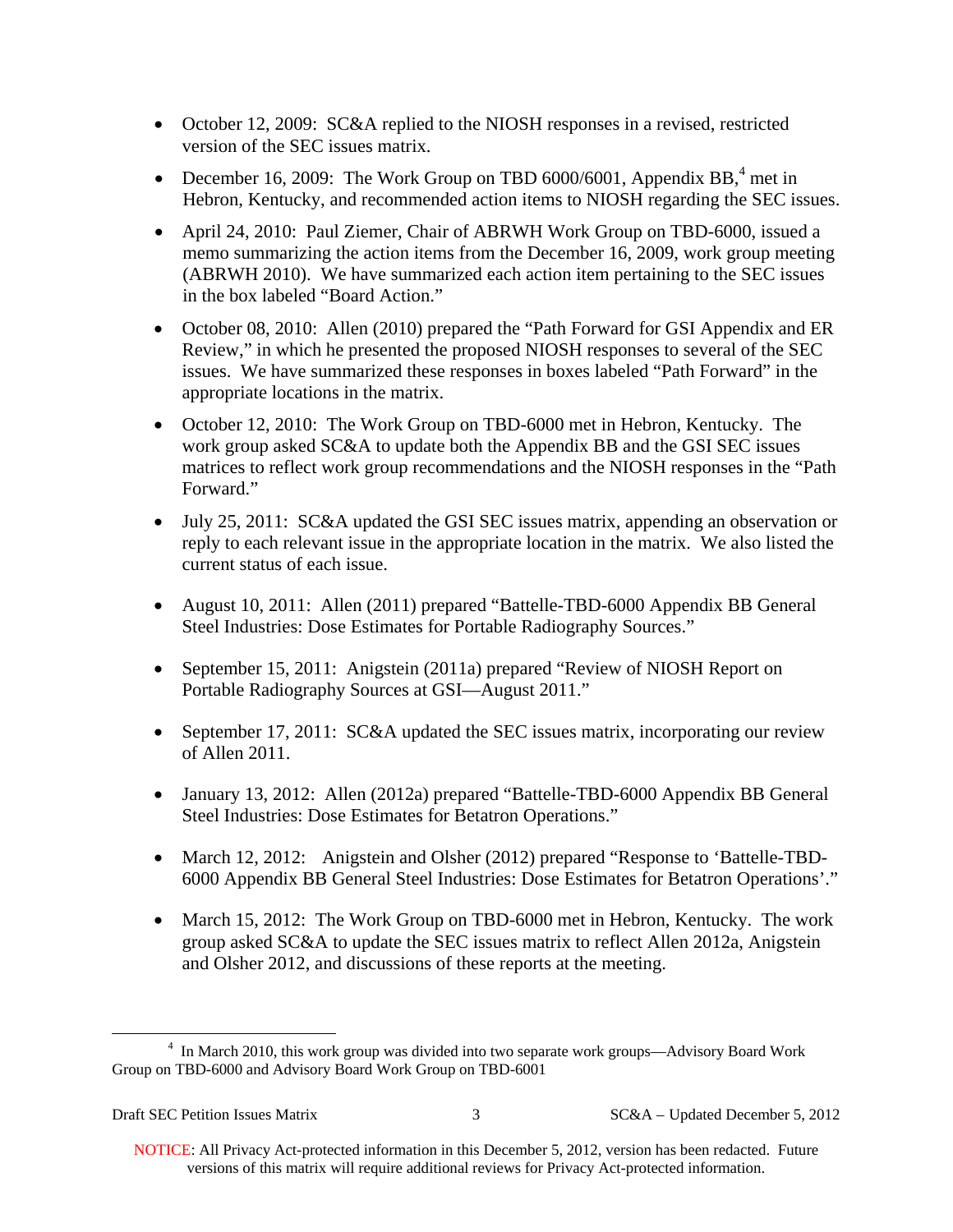- March 22, 2012: SC&A updated the matrix, incorporating all developments since September 15, 2011.
- March 23, 2012: Allen (2012b) prepared "Battelle-TBD-6000 Appendix BB General Steel Industries: Addendum to Dose Estimates for Betatron Operations White Paper."
- March 25, 2012: Anigstein and Mauro (2012) transmitted a memo to the work group entitled "Review of 'Addendum to Dose Estimates for Betatron Operations White Paper'."
- March 28, 2012: The Work Group on TBD-6000 met in Hebron, Kentucky. At the end of the meeting, two votes were taken on recommendations to the full board regarding the SEC petition for various periods. These votes are summarized in an e-mail from Paul Ziemer (2012), chair of the work group:

For the early period (1952-1962) the recommendation was to agree with NIOSH that the dose can be bounded (which is to recommend that the SEC class not be granted). This was the split vote (2 yes, 1 no). For the later period (1963-1966) all 3 members voted that the remaining matrix issues were not SEC issues and should be handled as Appendix BB issues. This in essence represents a recommendation agreeing that the dose can be bounded for the later years.

- June 1, 2012: SC&A updated the SEC issues matrix, incorporating all developments since March 22, 2012.
- August 28, 2012. The Work Group on TBD-6000 met in Hebron, Kentucky, and discussed the use of various surrogate data to characterize the airborne uranium concentrations during uranium handling operations at GSI. The work group also confirmed the closure of all remaining issues in the SEC issues matrix and/or their transfer to the present matrix.
- November 28, 2012. The Work Group on TBD-6000 met in Hebron, Kentucky—the transcript of that meeting is not available at this time
- December 5, 2012: SC&A updated the SEC issues matrix, incorporating all developments related to the SEC petition through August 28, 2012.

# **Status Summary**

- Issue 1 (lack of radiation monitoring data for 1953–1963) is *Closed*, by action of the work group. The members of the work group, as well as NIOSH and SC&A staff members present at the March 28, 2012, meeting, agreed that further research or fact finding would not produce any useful information.
- Issue 2 (incomplete monitoring of workers: 1964–1966) is *Transferred* to the Appendix BB issues matrix, by action of the work group.

Draft SEC Petition Issues Matrix 4 SC&A – Updated December 5, 2012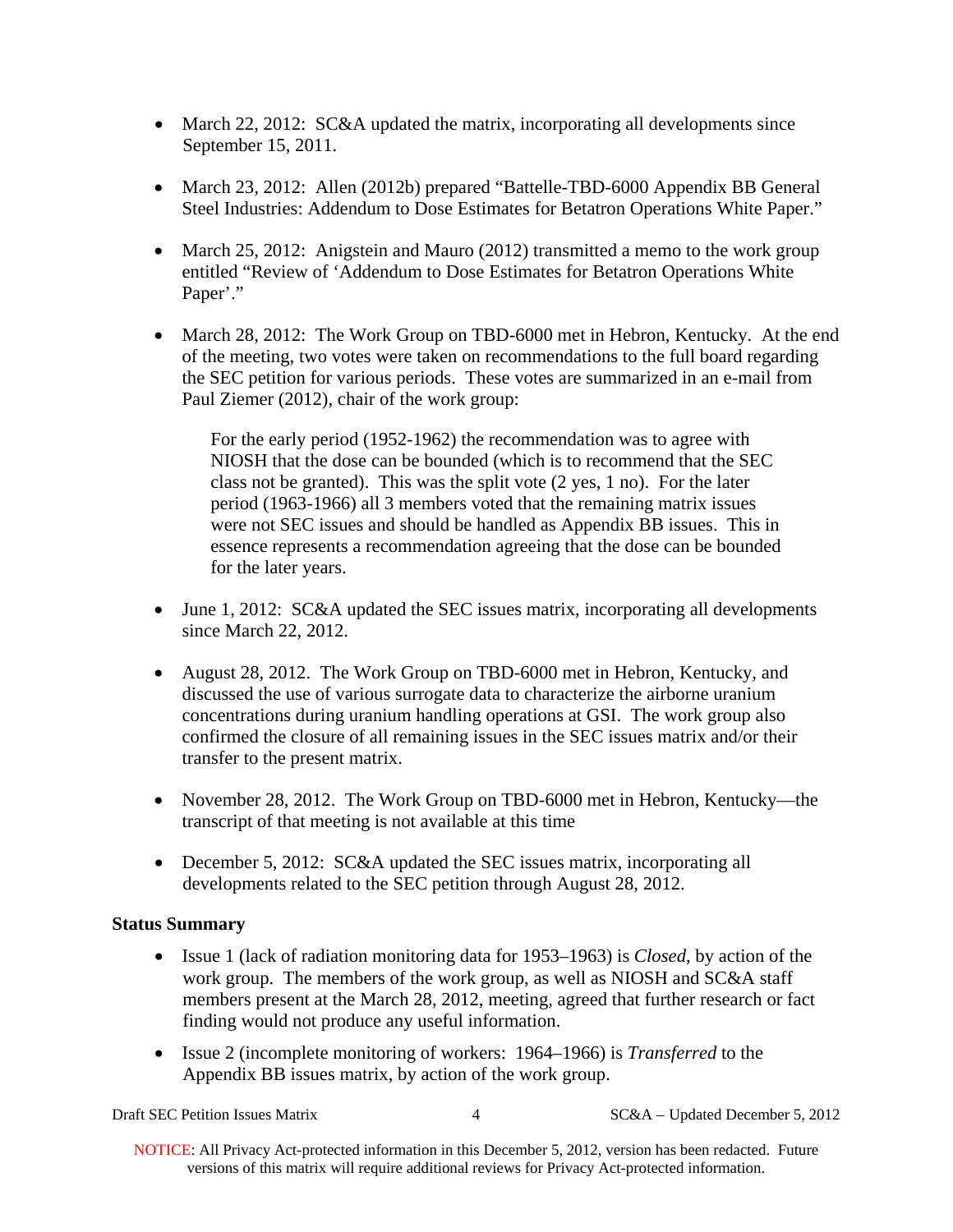- Issue 3 (lack of documentation) is *Transferred* to the Appendix BB issues matrix, by action of the work group. According to Paul Ziemer, the work group chair: "This has to do with the bounding in post-radium era. SC&A agrees with NIOSH that bounding can be done and recommend moving this to Appendix BB and closing."
- Issue 4 (film badge angular and energy dependence) is *Closed*, by action of the work group.
- Issue 5 (lack of validation of models) is *Closed*, by action of the work group.
- Issue 6 (external exposure of unmonitored workers) is *Transferred* to the Appendix BB issues matrix, by action of the work group.
- Issue 7 (scientific errors in Appendix BB to be addressed by NIOSH) is *In Progress*, by action of the work group.
- Issue 8 (incomplete model used for exposure assessments) is *Transferred* to the Appendix BB issues matrix, by action of the work group.
- Issue 9 (underestimate of beta dose) is *Transferred* to the Appendix BB issues matrix, by action of the work group.
- Issue 10 is *Closed*, by action of the work group.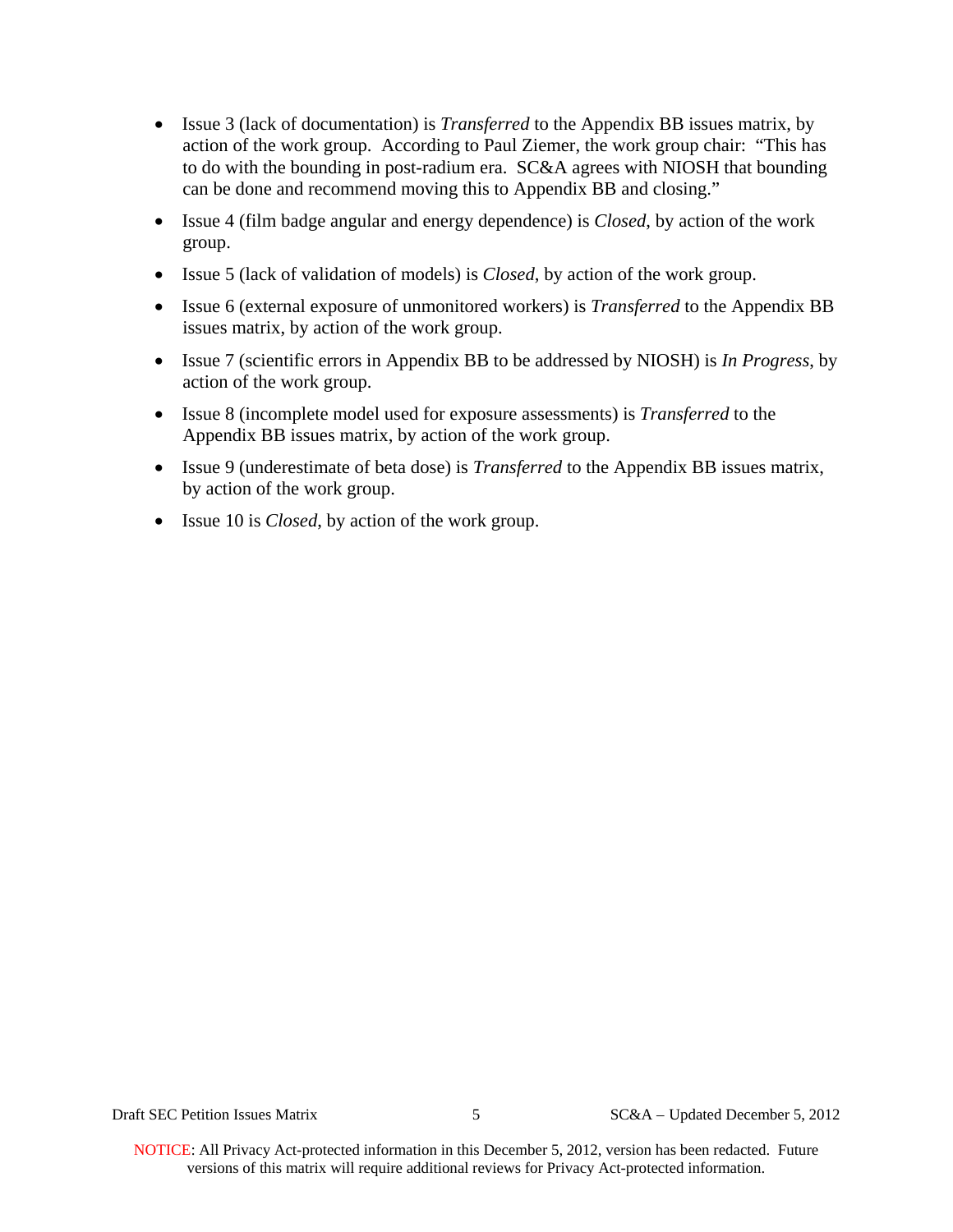### **Issue 1: Lack of Radiation Monitoring Data for 1953–1963**

**SC&A Finding**: The lack of radiation monitoring data for the 11-year period 1953–1963 precludes a bounding assessment of external exposures to direct penetrating radiation. There were four reported incidents during this period: (1) a worker who was not a radiographer mistakenly took home a  ${}^{60}Co$ source;  $5$  (2) who was not a radiographer, remained inside an Army tank being radiographed with the betatron; (3) [Worker A], a betatron operator, reported he was involved in an incident with "Betatron II" (presumably the new betatron) just prior to the beginning of the Landauer film badge monitoring program; (4) an employee of St. Louis Testing, a GSI contractor, reported finding an unsecured <sup>60</sup>Co source that may have exposed GSI employees. These incidents, especially the worker's taking home a  ${}^{60}$ Co source, indicate a serious breakdown of radiation controls.

unusual occurrences, rather than an indication of systemic breakdown of radiological controls. **NIOSH Response** (10/9/09): The incidents mentioned are specific events from years ago based on recent memories of operators. This specific nature of the descriptions provided by the operators indicates that they have clear recollections of these events. This implies that these events were likely to be Regardless, there has been little or no credit given to any radiological controls in the appendix or the ER in mitigating radiation exposures.

As with all dose reconstructions, NIOSH accommodates known incidents into the individual dose reconstruction based on information specific to the case. One of the events described above has already been incorporated into an individual's dose reconstruction.

**SC&A Reply** (10/12/09)**:** There were thousands of workers employed at GSI and its predecessor, General Steel Castings, during 1953–1963. To the best of our knowledge, approximately 40 former workers or their family members have participated in meetings or have been interviewed, a very small fraction of the total work force. There could have been numerous incidents that were unknown to or forgotten by these individuals from over 50 years ago. For instance, NIOSH would not be able account for an incident involving a deceased worker if the claimant were one of his children who might have been born after the incident occurred.

**Board Action (**12/16/09): Discussed at meeting of the Work Group on TBD-6000/6001.

Action items (4/24/10) (ABRWH 2010): Agreed to hold the issue of FB records and source terms open until NIOSH completes the evaluation of the new documents identified by the petitioner *(Reference: p. 181 of the 12/[16]/09 transcript.*)

**NIOSH Path Forward** (10/08/10) (Allen 2010): SC&A pointed out that several incidents were verbalized by workers and without film badge data, other incidents could be unknown. The handling of incidents is discussed in the Co-60 section of the path forward [below]. A preliminary review indicates a consistent frequency through the years that monitoring data is available.

GSI Co-60 sources (1962 on)

- Develop worker exposure scenarios both radiography room and open area radiography
- Radiographers reported to wear film badges when working with isotopes
- Divide film badge readings into normal and incident readings (assume over 100 mr in a week is an incident). Determine frequency and amount of incident exposures and distribution of remaining doses.
- Reconcile "normal" film badge readings with radiographer exposure scenarios.

 $\overline{a}$ 

Draft SEC Petition Issues Matrix 6 SC&A – Updated December 5, 2012

 $5$  Based on more recent information, it now appears that the source consisted of  $226$ Ra.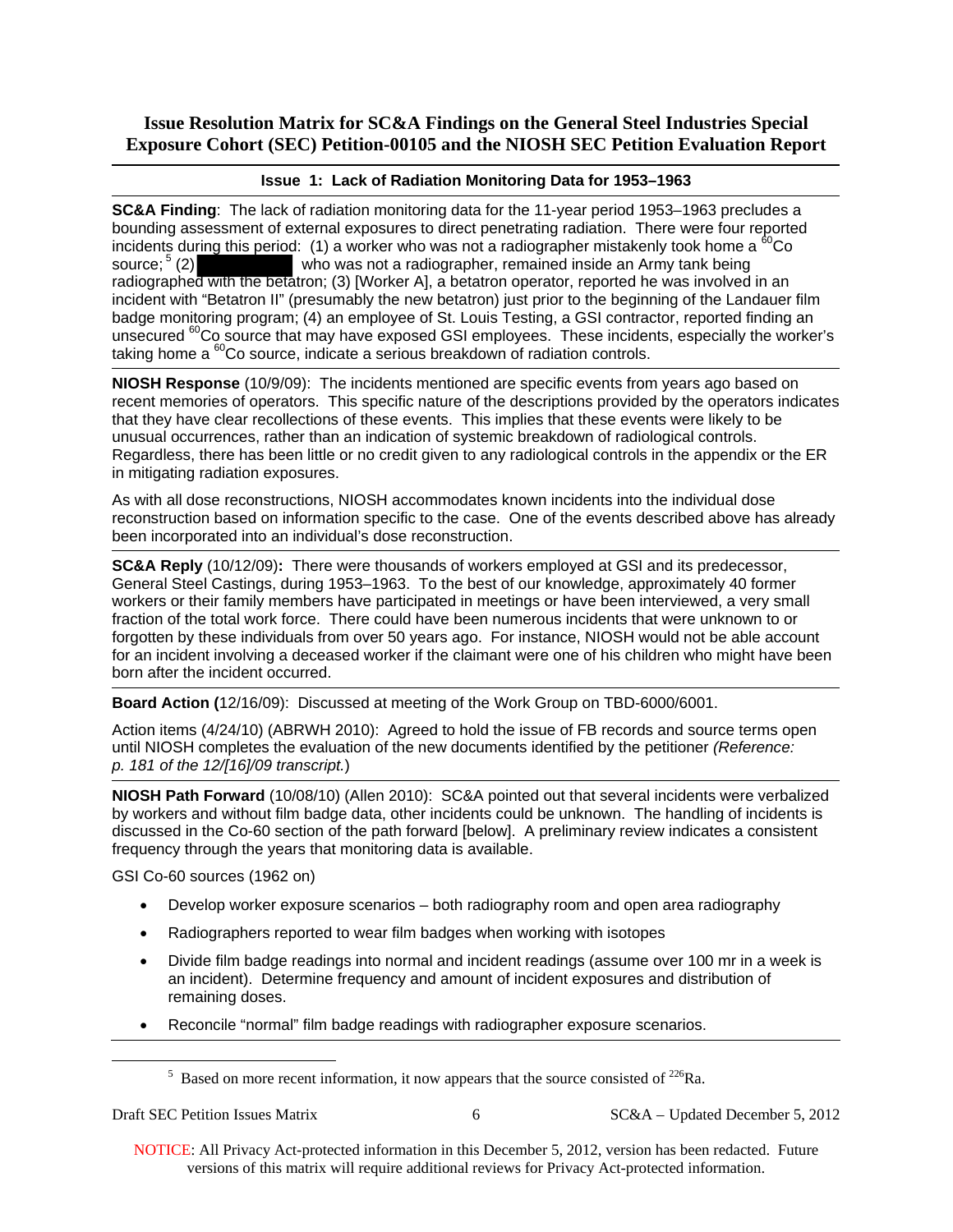Add incident exposure based on frequency and amount of incidents

**SC&A Comment** (7/23/11): The film badge reports furnished by Landauer list only two weekly readings >100 mrem during the covered period (i.e., up to June 30, 1966) (Anigstein 2009). It is not possible to construct a meaningful distribution based on these two readings. Allen (2010) might intend to include additional film badge records for the period July 1966 through December 1977, during which there were several more weekly readings >100 mrem.

We do not believe that it is correct to extrapolate data from that period to the 1962–1963 period, because operating conditions were significantly different during the two periods. The Landauer film badge monitoring began in mid-November 1963. Since this date coincides with the installation of the new betatron (transferred from the closed GSI facility in Eddystone, Pennsylvania), exposure conditions were most likely different during the Landauer period. For instance, the expanded use of the betatrons might have led to a *decrease* in the use of sealed sources and thus a lower frequency of incidents.

**NIOSH Report on Betatron Operations** (1/13/12): Allen (2012a) performed MCNPX analyses of the external exposures of a layout man to direct penetrating radiation from the betatron. These exposures were higher than the exposures he assigned to the betatron operators, based on film badge data and MCNPX simulations. He proposed assigning the highest reasonably bounding exposures to all workers, regardless of job category.

**SC&A Comment** (3/22/12): Anigstein and Olsher's (2012) analyses result in significantly higher exposures to the layout man than those reported by Allen (2012a). Limitations of the NIOSH analyses include the assumption that a lead-shielded door separated the New Betatron Building from No. 10 Finishing Building, where the layout man was assumed to be stationed. Another limitation is the assumption that the total weekly exposure in the betatron control room was monitored by means of a film badge assigned to "betatron ctl." In light of the uncertainty regarding both the presence of the lead door during the covered period and the location of the "betatron ctl" badge, NIOSH indicated they will revise their analyses. The neutron doses to the betatron operators and the layout men likewise need to be revised. Furthermore, we found that Allen's (2012a) use of 2007 MCNPX version 26e results significantly understated the doses to the skin of the hands and forearms of the betatron operators.

In summary, we believe that it is possible to reconstruct the doses during the years 1957–1962 by assigning the bounding exposures of the radiographer using  $^{226}$ Ra to all workers. Doses during 1963 can be based on the exposures to the layout man, once the issues raised by our recent analyses (Anigstein and Olsher 2012) are resolved. Since the date of the start of operation of the new betatron is uncertain, the claimant-favorable assumption would be to assign those doses for all of 1963.

Due to scarce data and no first-hand accounts for the 1953–1956 period, it is not clear that bounding exposures can be assigned during that time period.

**Board Action**: (3/28/12): This issue was discussed at the meeting of the Work Group on TBD-6000 on March 28, 2012. The members of the work group, as well as NIOSH and SC&A staff members present at the meeting, agreed that further research or fact finding would not produce any useful information. The work group voted that this issue be closed.

### **SC&A Position on External Exposures:**

SC&A reviewed the original GSI application for an AEC license (NRC 2009) and reaffirmed its earlier position, as stated by Anigstein (2011b), that bounding exposures can be assigned during the 1953-1956 time period.

**Presentation to ABRWH** (06/20/12): The SC&A position was presented by Anigstein (2012) at Meeting 84 of the Advisory Board on Radiation and Worker Health. Excerpts from the presentation are shown below.

Draft SEC Petition Issues Matrix 7 SC&A – Updated December 5, 2012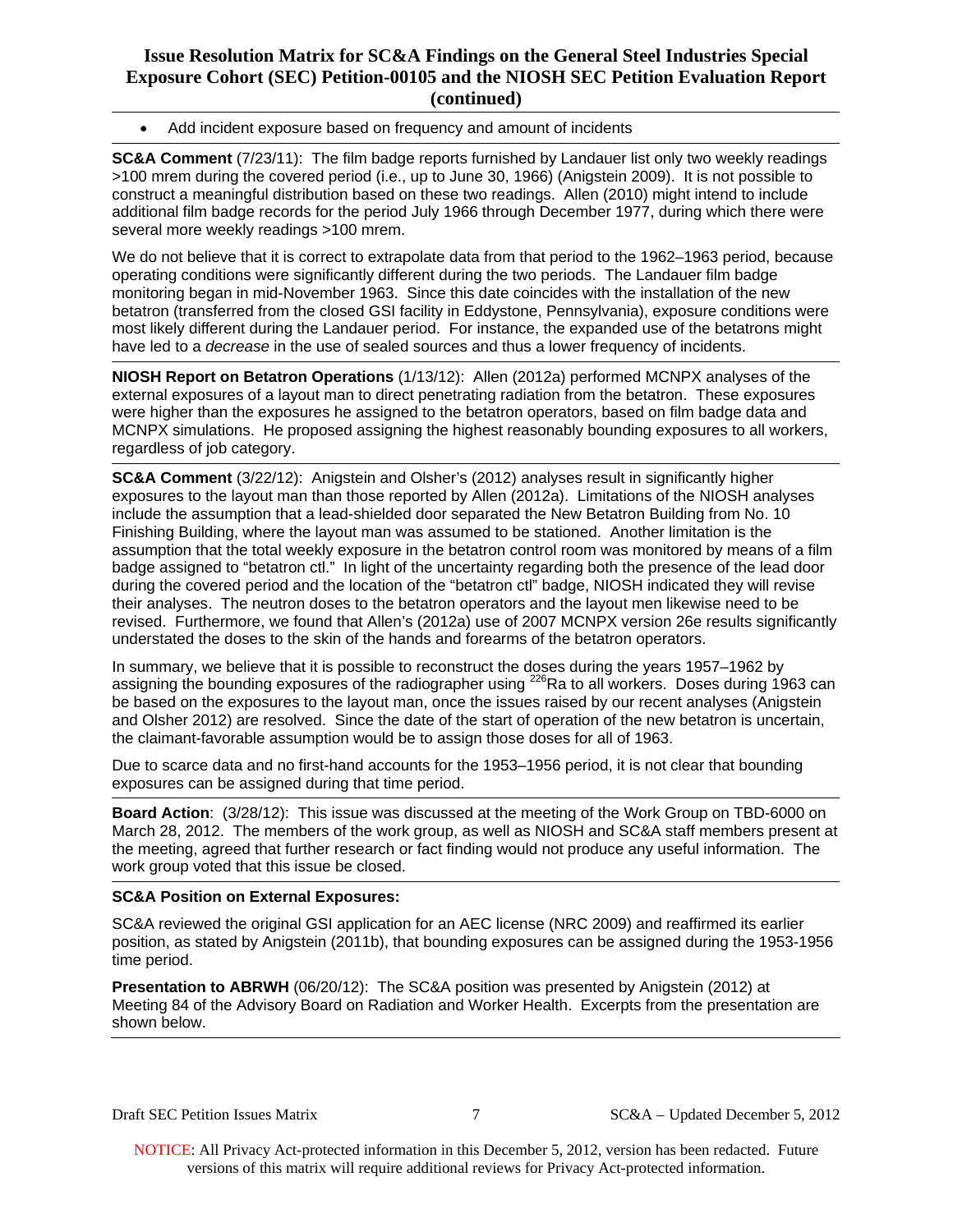| Annual Exposure to Penetrating (Photon) Radiation |                           |                                  |
|---------------------------------------------------|---------------------------|----------------------------------|
| Years                                             | Bounding scenario         | Dose/exposure                    |
| 1953-1954                                         | Radiographer using Ra-226 | 15 rem $†$                       |
| 1955-1962                                         |                           | 12 rem <sup><math>†</math></sup> |
| 1963-1966                                         | Layout man                | $9.2 R^{\ddagger}$               |

† A.E.C. annual occupational dose limits

‡ MCNPX simulations

Anigstein (2012) cited the following documentation for these bounding exposures:

Radiographer: 1953-1962

● "During this period [1953–1962] the exposure limits published by the A.E.C. at the applicable time were followed. They were never exceeded and averaged under 25%." (GSI AEC license application [NRC 2009])

Further documentation cited by Anigstein (2012) consisted of photos that suggested that film badges used as early as 1953.

7/28/12: This position was reiterated in an SC&A observation on Issue 1 of the Appendix BB issues matrix, which stated,

NIOSH should take note of information about external exposures prior to the Landauer film badge program . . . . Additional information is the report to AEC that AEC external exposure limits were never exceeded from 1953 onward.

#### **Status** (3/28/12): **Closed**

#### **Issue 2: Incomplete Monitoring of Workers: 1964–1966**

**SC&A Finding**: The film badge dosimetry records for 1964–1966 list the names of 89 workers, who are believed to have been members of the betatron teams or radiographers who used sealed sources. Former workers have reported that the badges were stored in a rack just outside the New Betatron Building, and that they were required to take off their badges whenever they left the betatron buildings. Consequently, the monitoring of even these workers was incomplete, since it did not cover exposures they might have received outside the betatron building. Areas in No. 10 Building, including the restroom, were potentially exposed while the betatron was in operation. Furthermore, some of these workers may have worked as layout men who were in intimate contact with castings immediately after betatron radiography. They would not have been wearing their badges while performing such duties. The monitored workers represent a small fraction of the total GSI workforce. One incident that occurred during this period involved a worker who was inside a casting while it was radiographed with a betatron. He was in the plant engineering department and was therefore not monitored.

**NIOSH Response** (10/9/09): While information has come to light that the radiographers took off their film badges when they left the Betatron building, testimony and affidavits indicate radiographers did wear their film badges when performing radiography outside the betatron buildings. The dose to layout men was modeled by SC&A in the Appendix BB review and found to be less than the dose to betatron operators. The dose to other areas outside the betatron building was addressed in the ER. NIOSH does acknowledge, however, that there was a misconception about when the practice of "flipping the betatron head" began. It appears it could have occurred as early as November 1965, leaving about 19 to 20 months of covered period where this could be an issue. Operators have indicated this was not a frequent practice but it does require further analysis.

**SC&A Reply** (10/12/09)**:** We agree that the exposure of nonradiographers in proximity to the New Betatron Building in 1965–1966 needs to be studied further.

| <b>Draft SEC Petition Issues Matrix</b> |
|-----------------------------------------|
|                                         |

 $SC&A-Updated December 5, 2012$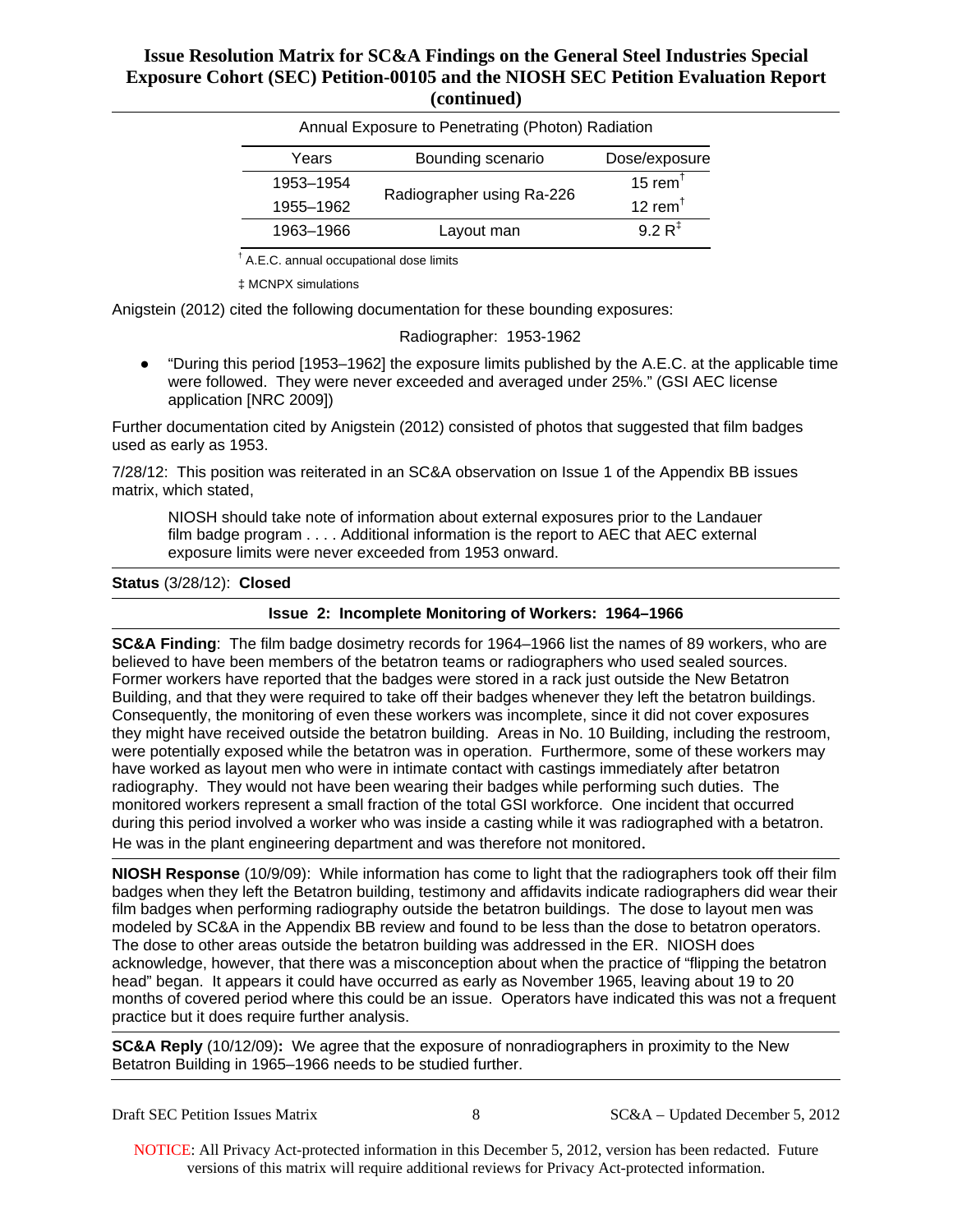**Board Action**: **(**12/16/09): Discussed at meeting of the Work Group on TBD-6000/6001.

Action items (4/24/10) (ABRWH 2010): Similar to Issue 1; keep this issue open. (*Reference: p. 184 of the 12/[16]/09 transcript.*)

**NIOSH Path Forward** (10/08/10) (Allen 2010): SC&A pointed out that betatron operators removed their badges when leaving the betatron building but scenarios exist where they could have been exposed outside that building. The path forward addresses developing new exposure scenarios based on all the information that has come to NIOSH since the appendix was approved.

**SC&A Comment** (3/22/12). The dose assessments of unmonitored workers are discussed under the subheadings "NIOSH Report on Betatron Operations" and "SC&A Comment" under Issue 1, above. Allen examined the exposures of unmonitored workers to stray radiation from the betatron, and concluded that the layout man would receive the highest external exposures to penetrating radiation. Dose reconstructors will be instructed to use the most bounding assessments for each case. We do not agree with the bounding exposures estimated by Allen. However, we believe that, using reasonably bounding, claimant-favorable assumptions and the latest calculational tools, it is possible to reconstruct the doses to GSI workers during the period January 1, 1964–June 30, 1966. This issue needs to be addressed by NIOSH in a revision to Appendix BB. Once that is done, SC&A recommends that this issue be closed.

**NIOSH Addendum to Betatron White Paper** (3/23/2012): Allen (2012b) revised earlier calculations (Allen 2012a) of external exposures of unmonitored workers to stray radiation from the betatron. The new model did not include a lead-shielded door between the shooting room and the No. 10 Building. It also moved the location of the film badge rack further from the control room. The result was a significant increase in the exposures of the layout man, who was found to receive the bounding exposures which would then be assigned to all workers.

**SC&A Comment** (3/25/2012): In our memo (Anigstein and Mauro 2012), we observe that the latest NIOSH analyses (Allen 2012b) overcame some, but not all, the shortcomings in the previous analyses (Allen 2012a), which are discussed under the subheadings "NIOSH Report on Betatron Operations" and "SC&A Comment" under Issue 1, above. We continue to disagree with the use of arbitrarily selected shooting scenarios, most of which do not reflect actual practices in industrial radiography, and with the apportioning of these scenarios on the basis of calculations of the exposures of a control badge assumed to be kept in the film badge rack. We noted that the doses that we calculated to the layout man from photon, neutron, and beta radiation, based on our revised model of the betatron building, were 2 to 5 times higher than those calculated by Allen (2012b). As stated in our memo:

In summary, we conclude that the analyses presented by Allen (2012a and 2012b) represent a major advance over the betatron studies described by Allen and Glover (2007). However, we believe that further revisions are required in order for the results to be scientifically correct and claimant favorable.

Subsequent to issuing the memo, we examined Allen's revised MCNPX analysis and observed that, although the lead shield was no longer present, the entrance to the shooting room was still shielded by a 2.16-cm-thick steel door, which is inconsistent with the account of some former workers of a thin ribbon door. Such a thick shield could account for an approximately 50% reduction in the exposure rates in the No. 10 Building, which would partly explain the greater than 2-fold difference between the SC&A's and Allen's calculations of the photon exposure of the layout man.

**Board Action**: (3/28/12): This issue was discussed at the meeting of the Work Group on TBD-6000 on March 28, 2012. Paul Ziemer, the work group chair, summarized SC&A's position as "[U]sing reasonable bounding claimant-favorable assumptions and the latest calculations tools, . . . it is possible to reconstruct doses for the period January '64 to '66." Following a suggestion by David Allen and James Neton of NIOSH, with Robert Anigstein of SC&A concurring, the work group voted that this issue should be transferred to the Appendix BB issues matrix. In conclusion, Dr. Ziemer observed: That doesn't preclude an SEC in the later years, depending on how this comes out.

Draft SEC Petition Issues Matrix 9 SC&A – Updated December 5, 2012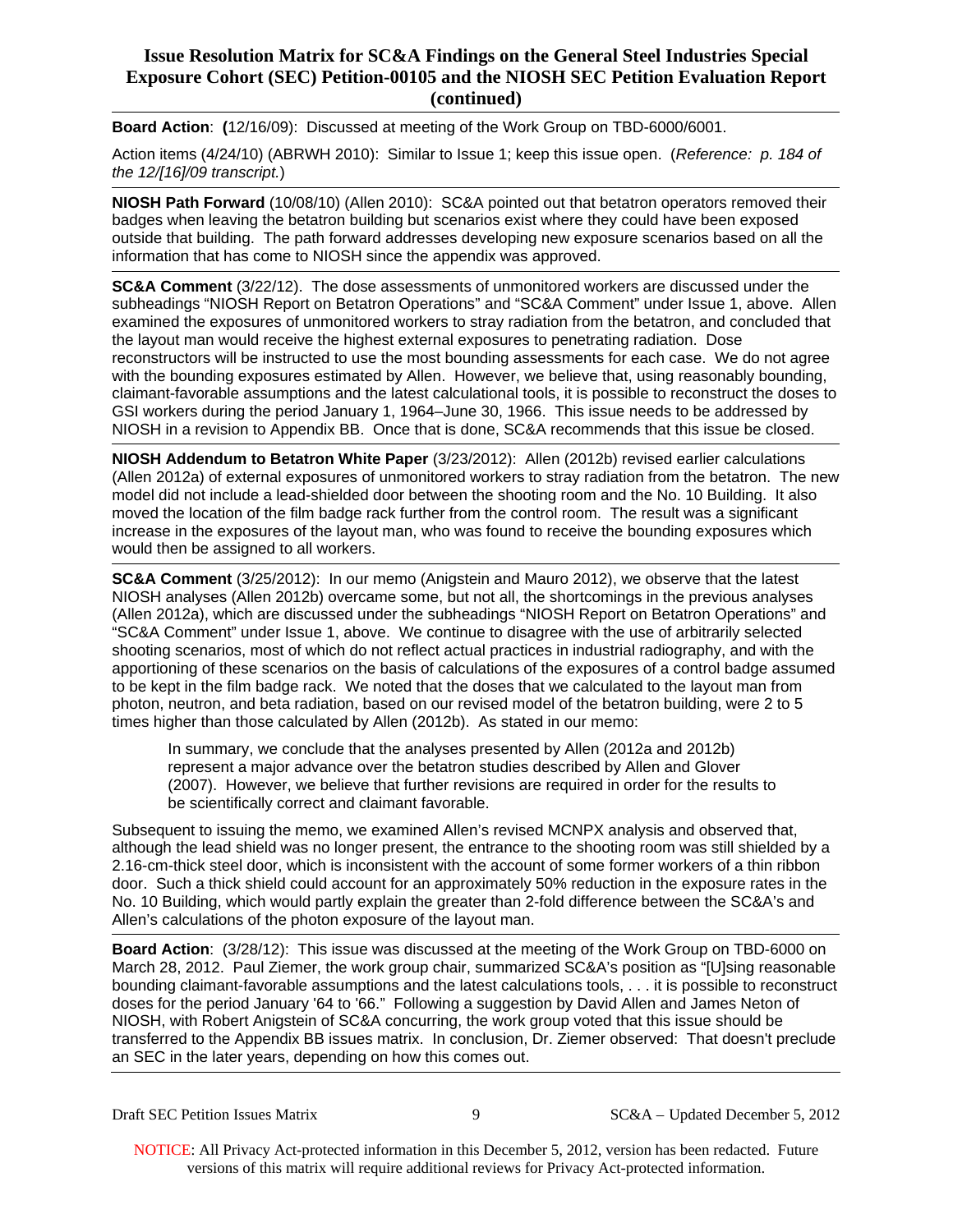**Status** (3/28/12): **Transferred** to the Appendix BB issues matrix

### **Issue 3: Lack of Documentation**

**SC&A Finding**: There are few contemporary records to document operations at GSI during the operational period. The available records comprise purchase orders for uranium radiography spanning the period 1958–1963, correspondence between General Steel and Mallinckrodt regarding payment of a single invoice for radiography prior to February 1958, a December 1953 memo referring to betatron radiography at General Steel Castings (as GSI was then known), and Landauer film badge dosimetry reports for 1964–1973. There is no information on the extent of uranium radiography at GSI prior to March 1, 1958, except for a February 28, 1958, memo requesting payment for an earlier invoice (Brownfield 1958). Consequently, it does not appear to be possible to determine the exposure of workers to uranium from January 1, 1953, the assumed start of uranium handling operations, to March 1, 1958.

There are no records regarding the radioactive sources used for radiography. For example, the "small"  $^{60}$ Co source used in No, 6 Building was variously described as having an activity of less than one curie or 0.25 Ci. The large source was described as 80 Ci; however, we could not determine when it was acquired. Given the 5.27 half-life of this nuclide, the date of acquisition would affect its activity at various times during the operation of GSI. Given the paucity of documentation, it is difficult to establish suitable parameters for dose reconstruction.

**NIOSH Response** (10/9/09): The first part of the issue indicates there is no indication of the extent of uranium radiography prior to 1958. However, the SC&A review of appendix BB estimated that radiography operations of steel produced higher doses to operators than operations with uranium. It therefore appears to be a favorable assumption to assume no uranium work occurred prior to 1958.

The only record of the use or the existence of these sources is that of worker testimony. The radiographer testimony also indicated they wore their film badges when using these sources.

**SC&A Reply** (10/12/09)**:** The question remains: Is it possible to perform dose reconstructions with "sufficient accuracy" in the absence of documentation on sources of radiation?

**Board Action (**12/16/09): Discussed at meeting of the Work Group on TBD-6000/6001.

Action items (4/24/10) (ABRWH 2010): Keep this issue open pending review of the new documents. (*Reference: p. 196 of the 12/[16]/09 transcript*.)

**NIOSH Path Forward** (10/08/10) (Allen 2010): SC&A indicated that the amount of uranium work is unknown prior to 1958 and that there is no record of the type of radiography sources used at GSI. The path forward addresses developing new exposure scenarios based on all the information that has come to NIOSH since the appendix was approved. This includes information about the radiography sources used at GSI.

**NIOSH Report on Portable Sources** (8/11/11) (Allen 2011): Allen (2011) identified the two 500-mCi <sup>226</sup>Ra sources used at GSI prior to May 1962, and the two "small" <sup>60</sup>Co sources (260 mCi and 280 mCi) procured at that time, as well as the 10-Ci 60Co source and the 50-Ci 192Ir source used at GSI by St. Louis Testing. He also described the operating characteristics of the two 250 kVp x-ray machines used for radiographing steel castings and derived their output. Allen estimated the exposures of radiographers and of other workers to the <sup>226</sup>Ra sources, based on safety practices that he assumed were used in later years and which he projected backwards to the "radium era" (prior to May 1962). He cited the results of a radiation protection survey of the radiography room performed after the procurement of the "small" <sup>60</sup>Co sources, and used the highest exposure rates in a potentially occupied area to estimate the annual exposures of GSI workers, including both radiographers and nonradiographers. He also estimated the exposures of GSI employees to the St. Louis Testing sources.

**SC&A Review of NIOSH Report** (9/15/11) (Anigstein 2011a): We have confirmed the information about the characteristics of the portable radiography sources used at GSI during the period of AEC operations presented by Allen (2011). We found that the fundamental assumption regarding the safety practices

Draft SEC Petition Issues Matrix 10 SC&A – Updated December 5, 2012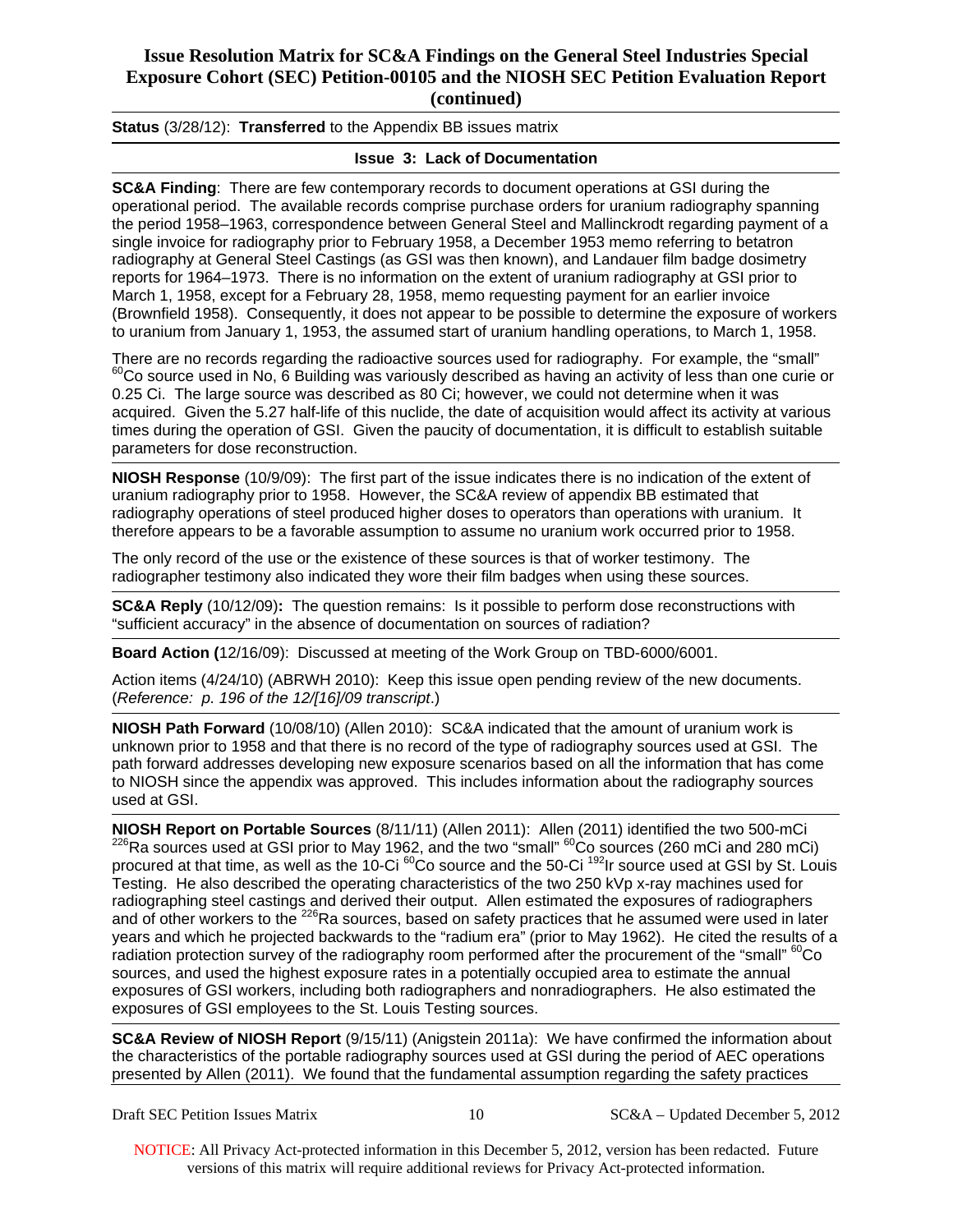employed by GSI during the use of  $^{226}$ Ra sources during the radium era was based on a misinterpretation of information furnished by a former worker and then projected backwards to an earlier time period. Absent any information about the whereabouts of the radiographer and other workers during the employment of the <sup>226</sup>Ra sources, absent any radiation monitoring data, and absent any evidence of an effective radiation safety program during this time, we do not believe there is a sufficient basis for estimating worker exposures during this time period. A glaring failure of radiation safety is evidenced by the unauthorized removal of a  $^{226}$ Ra source from the premises.

We do not agree with Allen's method of assigning bounding doses to GSI workers during the post-radium era. We have proposed a modification of Allen's exposure scenario to the St. Louis Testing sources, which results in a slightly higher exposure of radiographers (due to their intrusion into the exclusion boundary during the temporary absence of St. Louis Testing personnel), and in over twice the exposure to nonradiographers, whom Allen assumes are exposed for only one-half their workday. However, we believe that these are tractable problems which can be resolved.

These questions need to be addressed by NIOSH in a revision to Appendix BB. Once this is done, we recommend that this issue be closed.

**Board Action**: (3/28/12): At the meeting of the Work Group on TBD-6000 on March 28, 2012, the work group chair, Paul Ziemer, observed: "This has to do with the bounding in post-radium era. SC&A agrees with NIOSH that bounding can be done and recommend moving this to Appendix BB and closing." The work group voted that this issue should be closed and moved to the Appendix BB issues matrix.

**Status** (3/28/12): **Transferred** to the Appendix BB issues matrix

#### **Issue 4: Film Badge Dosimetry Dependence on Photon Energies and Exposure Geometry**

**SC&A Finding**: The response of a film badge dosimeter is highly dependent on the angle of the incident radiation, especially if the radiation source is behind a person wearing a film badge on the front of his body. To a smaller extent, the film badge response varies with the energy of the incident photons. Consequently, given the complex exposure conditions at GSI, the film badge records are at best an approximate measure of the radiation doses received by their wearers.

**NIOSH Response** (10/9/09): The film badges response is relatively uniform for energies beyond a few hundred keV. They tend to over respond to energies below that. The angle of incident radiation is not an issue specific to GSI, it is an issue that has been discussed [in] a number of other settings. In general, an assumed AP geometry is favorable for most organs. However, if the dose on a film badge is assumed to be caused by a PA exposure, it can be accounted for using ICRP or NCRP standards.

**SC&A Reply** (10/12/09)**:** The issue here is that corrections for the attenuation of incident radiation in the PA orientation when the badge is worn in front are dependent on photon energy. Since the energy spectrum of the residual radiation from the betatron apparatus is unknown, it would be difficult to correct for the exposure geometry.

**Board Action (**12/16/09): Discussed at meeting of the Work Group on TBD-6000/6001.

Action items (4/24/10) (ABRWH 2010): SC&A to provide an analysis relating to this issue. (*Reference: p. 231 of the 12/[16/]09 transcript.*)

**SC&A Analysis** (5/9/10): We performed an analysis of the betatron apparatus and its electrical circuitry to develop three possible exposure scenarios. We then calculated the radiation exposure from the most probable of these three scenarios. We could not find a physical explanation for the residual exposure rate reported by Schuetz (2007). Absent an understanding of the mechanism by which the reported residual radiation was generated, we cannot determine the quality of the radiation (i.e., the photon energy spectrum). Thus, the underresponse of the workers' film badges to radiation incident in the posteroanterior (PA) orientation cannot be quantified. (SC&A 2010)

Draft SEC Petition Issues Matrix 11 SC&A – Updated December 5, 2012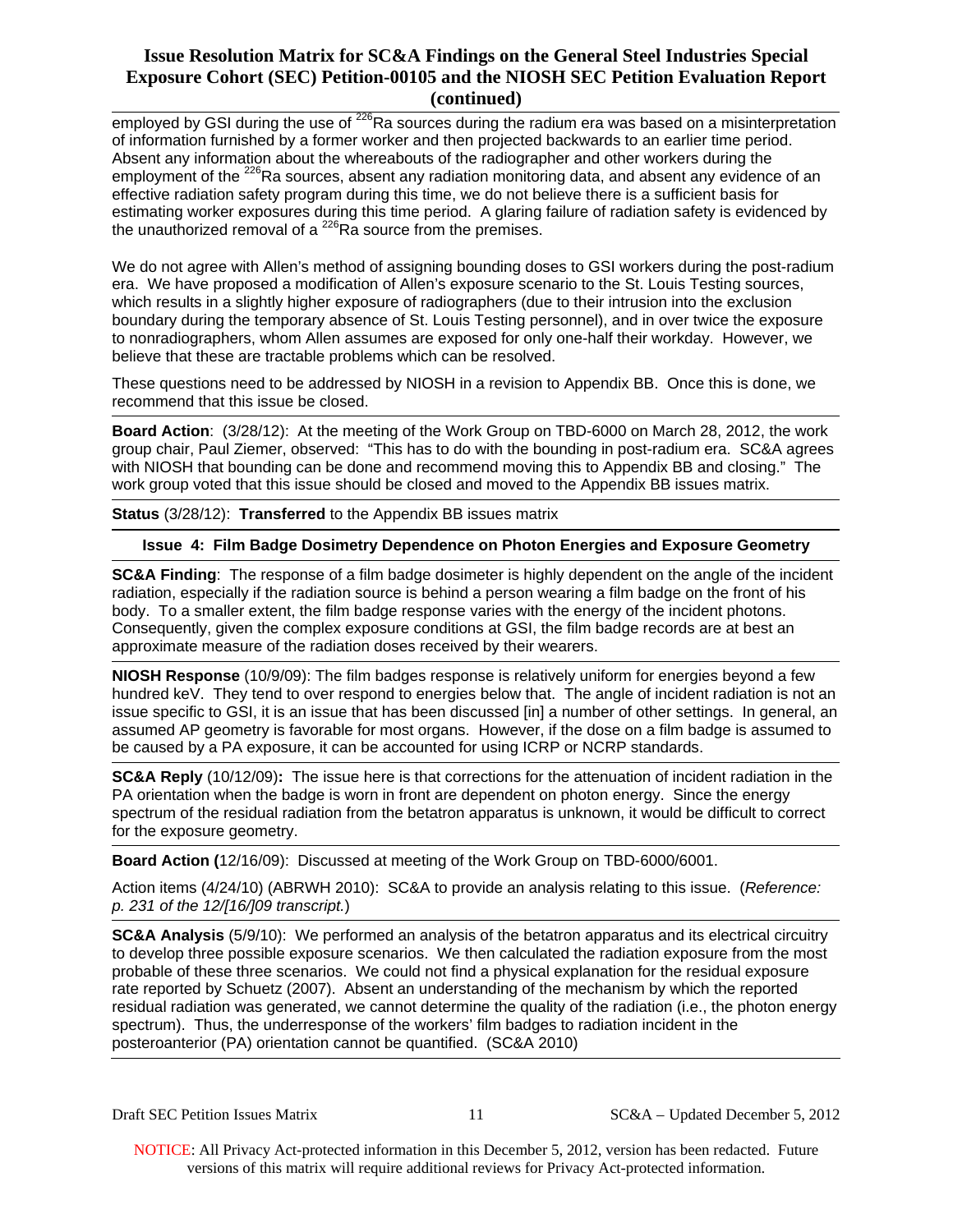**Board Action** (5/12/10): Discussed at meeting of the Work Group on TBD-6000. According to Paul Ziemer, chair of the work group, "In part, the burden will be on NIOSH again to figure out what do we do with this information."

**SC&A Reanalysis** (3/22/12)**:** Former betatron operators reported that for most of the time they were setting up a radiographic exposure, their backs were to the betatron. Despite the fact that neither NIOSH nor SC&A could find a physical explanation for the phenomenon reported by Schuetz (2007), Anigstein and Olsher (2012) examined the possibility that betatron operators could have been exposed to residual radiation from the betatron that was incident on the body in the PA orientation. Using the female breast as a surrogate for the film badge worn on a worker's breast pocket, we found that the greatest disparity in the effective dose and the dose to the breast for the PA orientation was for 30-keV photons—the lowestenergy photons addressed in NIOSH dose reconstructions. Making the bounding assumption that all of the exposure of the film badge was due to such radiation, and using 10 mrem (the stated MDL of the film badge) as the weekly dose to the badge, the maximum weekly effective dose would have been 26 mrem, or 1.3 rem/y. Allen (2012a) estimated the external exposure of the layout man to penetrating photon radiation to be over 2 R/y, and stated that this exposure should be assigned to all GSI workers. Anigstein and Olsher, using different assumptions about shielding and betatron orientation, derived an exposure rate of the layout man of 9.2 R/y. During the discussion at the work group meeting on March 15, 2012, David Allen indicated that NIOSH would revise some of the assumptions and repeat the analysis. Whichever set of assumptions is used, it is clear that the betatron operator would not receive the bounding exposure.

We recommend that this issue be closed.

**Board Action** (3/28/12): At its meeting on March 28, 2012, the Work Group on TBD-6000 voted that this issue be closed.

#### **Status** (3/28/12): **Closed**

#### **Issue 5: Lack of Validation of Models of Radiation Exposure of Betatron Operators**

**SC&A Finding**: Even for the period of time for which film badge dosimetry reports are available, there is no agreement between the measured and the modeled exposures. In SC&A 2008, we have presented a detailed critique of the models of external exposure developed by Allen and Glover (2007). We have performed an independent analysis to demonstrate that the exposures to betatron radiation and to activated steel could be higher than those predicted by the NIOSH model. However, we do not claim that our model is definitive, based as it is on a limited set of exposure scenarios and extensive conjectures on exposure durations and geometries.

The film badge data indicate that the vast majority of weekly reports list doses of less than the reporting level of 10 mrem. These results call both the NIOSH and SC&A models into question. Conversely, neither model explains how one worker received a dose of 2,470 mrem in one week during the period of covered operations, or how another worker was reported to have received a dose of 7,590 mrem in one week after the end of AEC operations at GSI. Although the latter dose is, strictly speaking, outside the scope of this review, it does call into question the exposure conditions at GSI. Since there is no basis for believing that the operating conditions were significantly different in the later years, except for the absence of uranium, such a dose report should be considered in evaluating the models of external exposure.

In short, neither the film badge data nor the modeled exposures can be used to establish an upper bound to the external exposures of betatron operators that is claimant favorable and scientifically correct.

**NIOSH Response** (10/9/09): Appendix BB attempted to be a bounding estimate. In a number of places in the SC&A review of that Appendix, there is indication of the modeled dose being conservative. Both imply that if successful, real data such as the film badge data should be lower. That appears to be the case.

Draft SEC Petition Issues Matrix 12 SC&A – Updated December 5, 2012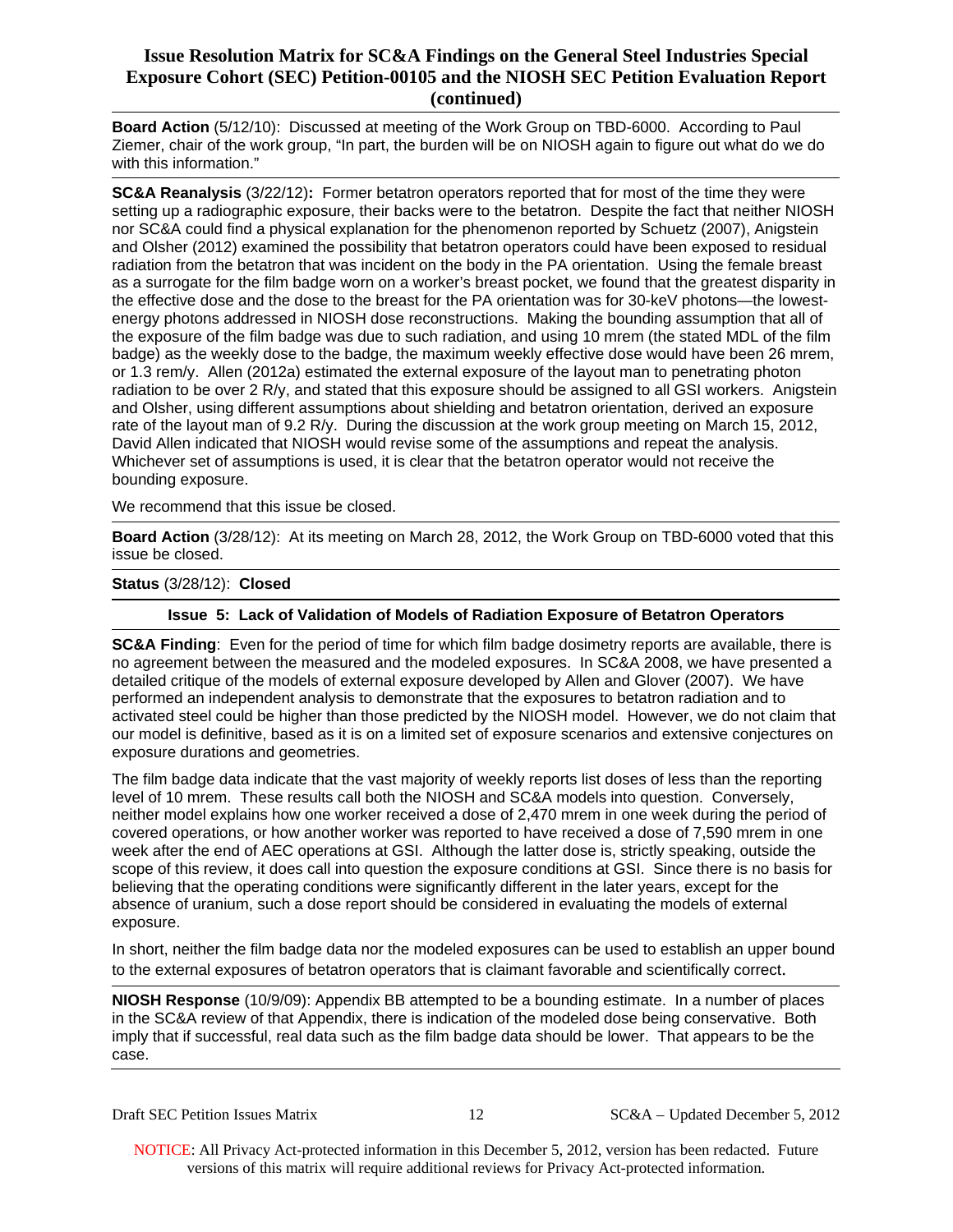The few reported high doses could be indicative of an incident or as some workers reported, dropping their badge in the shooting room or intentionally putting someone else's badge in the shooting room. A NIOSH white paper presented to the WG analyzed the film badge data which included some of these values. In that manner, it is assumed they are related to real incident exposures and the dose as well as the likelihood of an incident are accounted for.

**Board Action (**12/16/09): Discussed at meeting of the Work Group on TBD-6000/6001.

Action items (4/24/10) (ABRWH 2010): Keep this issue open pending analysis of the new documents. (*Reference: p. 250 of the 12/[16]/09 transcript*.)

**NIOSH Path Forward** (10/08/10) (Allen 2010): SC&A indicated there is no agreement between the appendix model and the film badge results. The path forward addresses developing new exposure models and reconciling them with the film badge data.

**NIOSH Report on Betatron Operations** (1/13/12): Allen (2012a) constructed an MCNPX model of the New Betatron Building and used it to calculate the exposure rates from an 80-Ci  ${}^{60}$ Co source that was used in that building after the covered period. Despite some discrepancies in the source strength and other details, he was able to confirm the measurements made during a radiation protection survey of that building performed in 1971, thus validating the MCNPX model of the building.

 calculated exposure rates to the GSI survey results. The major source of discrepancy between the earlier **SC&A Observations** (3/22/12): Anigstein and Olsher (2012) performed an independent MCNPX analysis of the exposure rates inside and near the New Betatron Building from the nominal 80-Ci <sup>60</sup>Co source (after accounting for radioactive decay), and validated the model of the building by comparing the SC&A models of the exposure of betatron operators (SC&A 2008) and the film badge dosimetry reports was the assumed exposure of the betatron operators to the residual radiation from the betatron immediately following a radiographic exposure. This discrepancy is now resolved (see Issue 4). We believe that appropriate models, utilizing MCNPX simulations, can be used to bound the external exposures of GSI workers. The rare instances of high film badge exposures were most likely due to singular occurrences, perhaps involving accidental or even deliberate exposures of film badges when they were not actually being worn by workers.

We recommend that this issue be closed.

**Board Action**: (3/28/12): At the meeting of the Work Group on TBD-6000, the chair, Paul Ziemer, asked if this issue should be closed. There being no dissent, he declared it closed.

**Status** (3/28/12): **Closed** 

#### **Issue 6: Underestimate of External Exposure of Unmonitored Workers**

**SC&A Finding**: Allen and Glover (2007) make a seemingly arbitrary distinction between two classes of workers. Betatron operators and workers who handle metal within 2 hours of irradiation are assigned a higher exposure, ranging from 2.1 to 6.3 R/y, depending on the calendar year, while all other workers are assigned a dose of about 1.7 R/y. The latter exposure rate is based on a calculated exposure rate of 0.72 mR/h in shielded areas of the plant. SC&A (2008) has calculated exposure rates far in excess of this value in locations accessible to workers not involved in radiography, including a rate in excess of 1 R/h on the roof while the 80 Ci  ${}^{60}$ Co source was in use. Given the lack of any systematic program of radiation protection to bar access to these areas during betatron or <sup>60</sup>Co radiography, and the fact that the exposures of these other workers were not monitored, it does not appear to be possible to bound their radiation exposures in a manner that is scientifically correct and claimant favorable. Thus, the distinction between the external exposures assigned to these two classes of workers is not adequately justified and could result in a significant underestimate of the external exposures of some of the workers that are assigned the lower exposures.

Draft SEC Petition Issues Matrix 13 SC&A – Updated December 5, 2012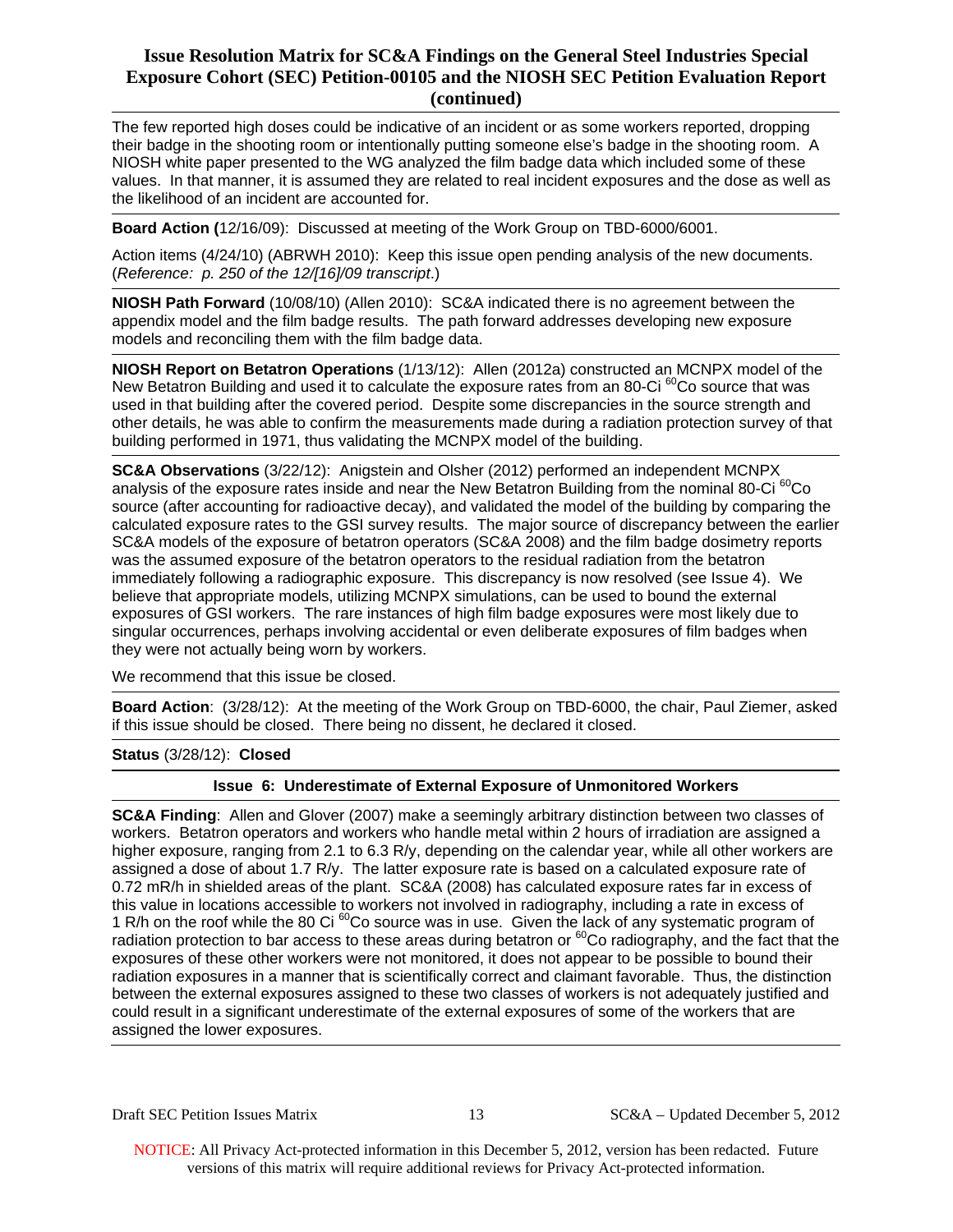**NIOSH Response** (10/9/09): Two models were developed to provide a distinction between plant personnel and office personnel and others clearly not routinely exposed. The 2 hour cut-off was based on the method used to develop that model and provides the dose reconstructor with some guidelines when reviewing an individual case. Most are assigned the radiographer dose in dose reconstruction.

**Board Action (**12/16/09): Discussed at meeting of the Work Group on TBD-6000/6001.

Action items (4/24/10) (ABRWH 2010): Keep this issue open pending analysis of the new documents. (*Reference: p. 263 of the 12/[16]/09 transcript*.)

**NIOSH Path Forward** (10/08/10) (Allen 2010): SC&A points out again that there are other exposure scenarios not addressed in the appendix. The path forward addresses developing new exposure scenarios based on all the information that has come to NIOSH since the appendix was approved and using those scenarios to revise the dose estimates.

**NIOSH Report on Portable Sources** (8/11/11) (Allen 2011): Allen (2011) developed several new scenarios for deriving bounding estimates radiation exposures of nonradiographers. During the "radium era" (prior to May 1962), he assumed that such workers would remain at the boundary of the "safe area" roped off during radiography using <sup>226</sup>Ra sources, where he estimated the exposure rate to be 0.89 mR/h, but would occasionally intrude into this area while the radiographer was away. For the later period, Allen assigned limiting exposures of 1.348 R/y to nonradiographers to two  ${}^{60}$ Co sources (260 mCi and 280 mCi), based on the highest exposure rates measured during a 1962 radiation safety survey of the radiographic room in No. 6 Building (NRC 2009). Allen estimated the exposures of nonradiographers to sources used on the GSI site by St. Louis Testing to be 1.336 R/y. This was based on the assumption that they remained at the 2-mR/h boundary established by St. Louis Testing for one-half of their workhours during the time that radiography by St. Louis Testing was in progress, and that they were prevented from crossing the boundary by the St. Louis Testing radiographers who were assumed to be continuously on duty.

**SC&A Review of NIOSH Report** (9/15/11) (Anigstein 2011a): As we discussed under Issue 3 of this matrix, we do not believe that there is any basis for assuming that a "safe area" was roped off during radiography with <sup>226</sup>Ra sources. Consequently, we do not believe that NIOSH has sufficient information to estimate the doses to nonradiographers (or to radiographers) during the radium era. We found that the limiting exposure of nonradiographers to portable sources following the radium era to be from sources used by St. Louis Testing. We do not agree that the limiting exposures of nonradiographers should be based on their spending only one-half their time at the 2 mR/h periphery. Since St. Louis Testing only had one radiographer on duty at any time, working a 12-h shift, there were obviously times he left his post, so a GSI employee, especially a nonradiographer, could have crossed the boundary. We believe that a bounding scenario should assume that any GSI worker could been at the 2 mR/h periphery when the source was in use , and that once during his shift he could have crossed the area inside this perimeter. We estimate the bounding exposure to these sources to be 2.8 R/y to all GSI plant workers.

**SC&A Update on Use of Sealed Sources** (10/20/11): Anigstein (2011b) developed plausible bounding exposures of radiographers employing <sup>226</sup>Ra. If NIOSH adopts the strategy of assigning the bounding doses to all GSI workers, as indicated by Allen (2012a) in the case of betatron operators, we believe that bounding doses can be assigned to all GSI workers for years beginning in 1957. Prior to 1957, we do not have enough information to assign limiting doses that are plausible and claimant favorable. Although we find that NIOSH needs to update their estimates of limiting doses during the period 1957–1962, we believe that this is a tractable issue.

**SC&A Recommendation** (3/22/12): These questions need to be addressed by NIOSH in a revision to Appendix BB. Once this is done, this issue can be closed.

**Board Action**: (3/28/12): At its meeting on March 28, 2012, the Work Group on TBD-6000 agreed that this issue should be transferred to the Appendix BB issues matrix.

Draft SEC Petition Issues Matrix 14 SC&A – Updated December 5, 2012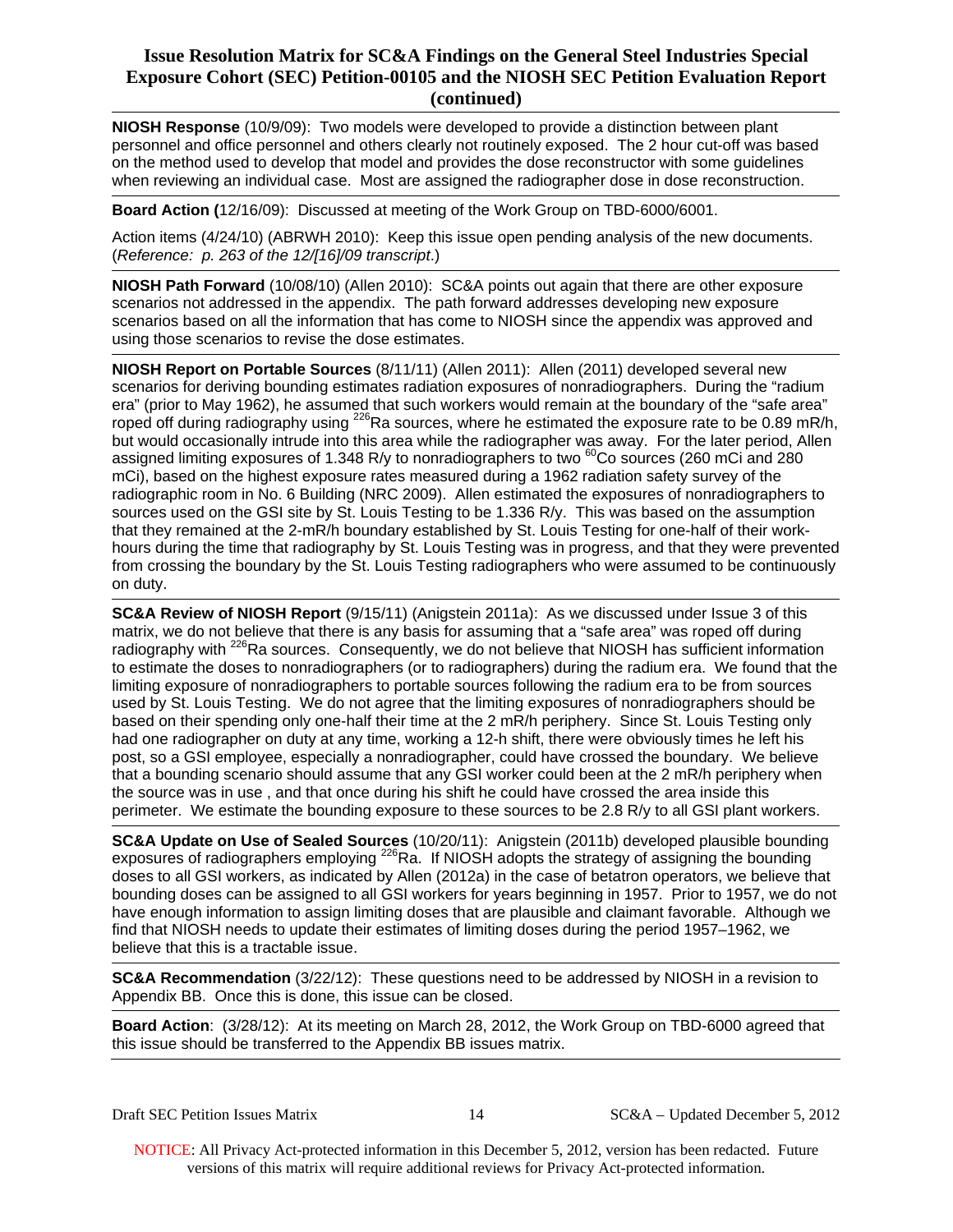**Status** (3/28/12): **Transferred** to the Appendix BB issues matrix

### **Issue 7: Dose Reconstructions Not Based on Best Available Science**

**SC&A Finding**: SC&A (2008) has documented a number of scientific errors in Appendix BB. Most notable is a 20-fold error in calculating the dose rate from irradiated uranium, which we found in the computer program files used by NIOSH. Although this error increases the dose rate and is therefore claimant favorable, it is not scientifically correct. The calculated values are therefore not acceptable for use in dose reconstructions.

**NIOSH Response** (10/9/09): The comment appears to be discussing the accuracy of the dose estimate rather than the ability to estimate the dose. As such, it would be more appropriate to remove this from the SEC review matrix and add it to the Appendix BB review matrix.

**Board Action (**12/16/09): Discussed at meeting of the Work Group on TBD-6000/6001.

Action items (4/24/10) (ABRWH 2010): This is not an SEC issue. NIOSH is correcting the error. Action to be confirmed at next meeting and the issue will be closed. (*Reference: p. 264 of the 12/[16]/09 transcript.*)

**NIOSH Path Forward** (10/08/10) (Allen 2010): Determine dose rates from activation and fission products and add to natural activity of uranium metal.

**SC&A Reply** (7/23/11): NIOSH has not yet reported a correction to the errors cited above.

**NIOSH Report on Betatron Operations** (1/13/12): Allen (2012a) utilized updated MCNPX models developed by SC&A to calculate exposures and doses from betatron operations.

**SC&A Observations** (3/22/12): Anigstein and Olsher (2012) reviewed Allen's (2012a) report. We questioned several of Allen's assumptions, as well as his use of results for residual nuclides obtained with MCNPX 26e, an early beta version, rather than version 27e, which is the same as the current official release. The latter code leads to significantly higher skin doses to both the betatron operators and the layout men from beta-emitting nuclides in irradiated steel. However, we believe that these are tractable issues which need to be addressed in a revision to Appendix BB, at which time this issue can be closed.

**Board Action**: (3/28/12): At its meeting on March 28, 2012, the Work Group on TBD-6000 agreed that this issue should be transferred to the Appendix BB issues matrix. Work group member Wanda Munn observed that the issue is actually in progress, similar to "what we have done in the past when we transfer things from one to the other." Paul Ziemer, work group chair, stated that it is in progress.

#### **Status** (3/28/12): **In Progress**

### **Issue 8: Incomplete Model Used for Exposure Assessments**

**SC&A Finding**: It would appear that the model used by NIOSH for the 208 dose reconstructions completed by October 3, 2008, the date of the ER, is incomplete. We base this conclusion first on the response by NIOSH to some findings in the "Issue Resolution Matrix for SC&A Findings on Appendix BB to TBD-600[0]," dated June 19, 2008. In response to Issue 10: "Errors in Calculating Dose Rates from Uranium," NIOSH wrote:

*To the extent modeled doses are used, any errors in this calculation will be corrected. However NIOSH has obtained film badge results for betatron operators. We are in the process of comparing this data to the modeled estimates provided by both the appendix and SC&A.* 

Our review of Case [B] indicates that NIOSH did use doses modeled by Allen and Glover (2007). To the best of our knowledge, NIOSH has not revised this model. NIOSH made similar comments in response to other SC&A findings regarding the scientific validity of the Appendix BB models.

Draft SEC Petition Issues Matrix 15 SC&A – Updated December 5, 2012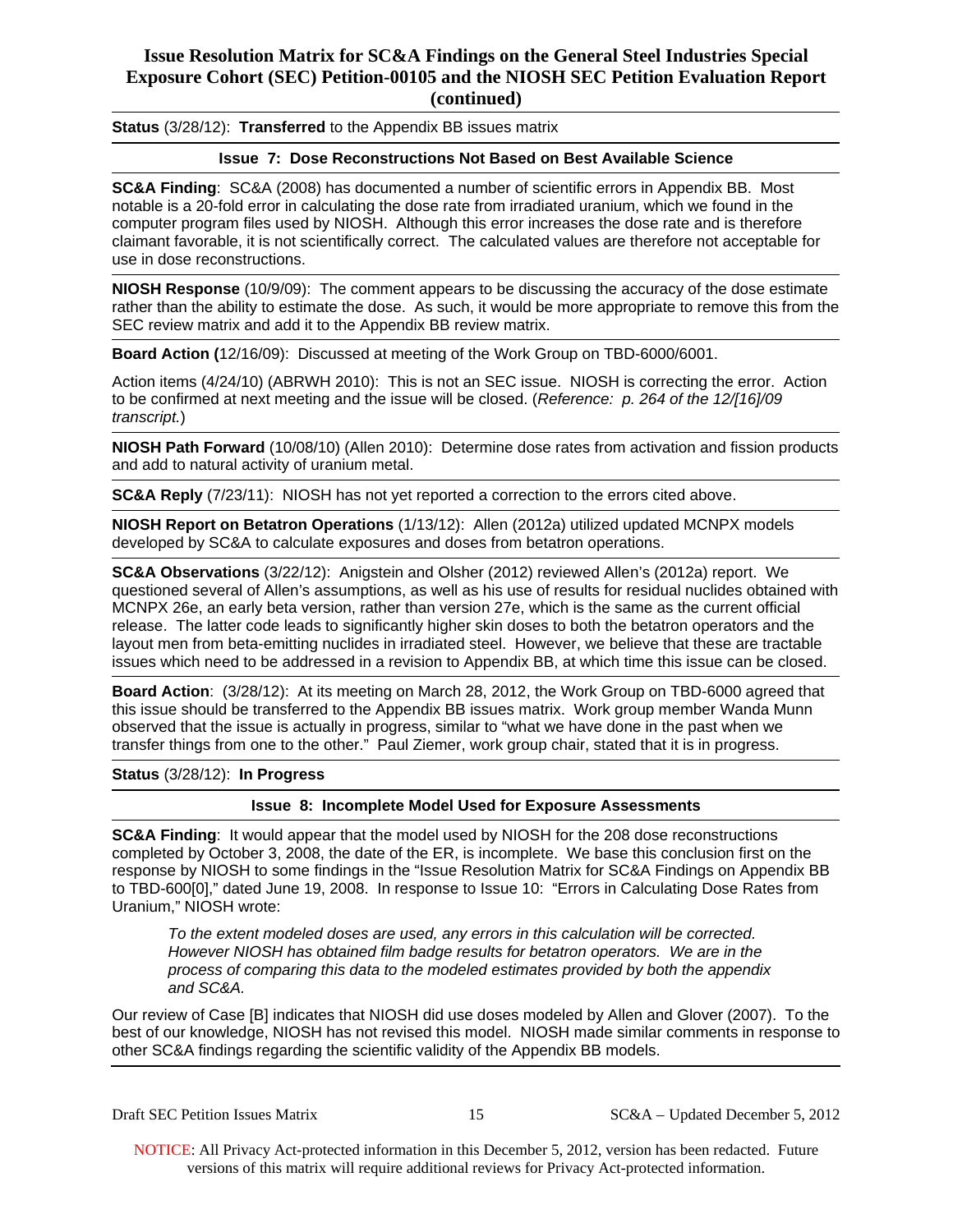Other indications that the NIOSH model is incomplete are given by Buker et al. (2008). In section 7.3.4.1, under the heading "Neutron Dose," is the statement, "A study is in place to determine the photon-toneutron ratio." As we found in our audit of Case [B], NIOSH has neglected the neutron dose in performing dose reconstructions.

Given the undetermined status of the model, we find that the dose reconstructions performed by NIOSH to date do not meet the standard of scientific accuracy.

**NIOSH Response** (10/9/09): The comment appears to be discussing the accuracy of the dose estimate rather than the ability to estimate the dose. As such, it would be more appropriate to remove this from the SEC review matrix and add it to the Appendix BB review matrix.

**SC&A Reply** (7/23/11): We believe that this should remain an SEC issue until NIOSH demonstrates that it can calculate external doses with sufficient accuracy. One issue cited above is the neglect of neutron doses. Allen (2010) states that NIOSH will include neutron exposures in its revised model. However, NIOSH has not described any approach to calculating neutron doses other than one cited by NIOSH (2008), which proposed to use a neutron:photon ratio, based on SC&A's calculations of betatron doses and exposures, scaled to photon doses taken from the Landauer film badge dosimetry reports. We continue to object to such an approach for several reasons.

 exceeded our authorized scope of work. First, SC&A did not attempt to model the typical worker exposures over the course of a year. The purpose of our analyses of the 25-MeV betatron was to demonstrate that under a limited set of exposure conditions, the hourly dose rates in various locations were significantly higher than those calculated by NIOSH. Although we then extrapolated the hourly dose rates to estimate annual exposures and contrasted these with the annual exposures/doses presented by Allen and Glover (2007), we do not claim that our estimates correspond to average exposure conditions, nor that they represent a plausible upper bound. To do either would have required us to perform much more extensive analyses which would have

Our second objection to the NIOSH approach is to the manner in which NIOSH (2008) calculated the neutron:photon ratio. They used our estimated annual neutron dose, which was the dose to a betatron operator in the control room from neutrons emitted from the betatron target during radiography of a steel casting. They then calculated a ratio using our estimated annual photon exposure of the betatron operator from all sources, notwithstanding that 80% of this exposure was from the reported (Schuetz 2007) but unexplained radiation from the betatron after the beam was shut off. The fact that the average film badge dosimetry reports indicated lower photon doses than we estimated, based on our MCNP model of the betatron and the reported residual radiation from the betatron, does not justify decreasing the neutron doses by the same proportion.

**NIOSH Report on Betatron Operations** (1/13/12): Allen (2012a) utilized updated MCNPX models developed by SC&A to calculate exposures and doses from betatron operations, including doses from neutrons emitted by the betatron target and by irradiated uranium.

**SC&A Observations** (3/22/12): Anigstein and Olsher (2012) reviewed Allen's (2012a) report and questioned several of his assumptions. We performed an independent analysis which resulted in significantly higher neutron doses. However, we believe that these are tractable issues which need to be addressed in a revision to Appendix BB, at which time this issue can be closed.

**Board Action**: (3/28/12): At its meeting on March 28, 2012, the Work Group on TBD-6000 agreed that this issue should be transferred to the Appendix BB issues matrix.

#### **Status** (3/28/12): **Transferred** to the Appendix BB issues matrix

#### **Issue 9: Underestimate of Beta Dose**

**SC&A Finding**: The beta dose assigned to GSI workers may be underestimated. Freshly cast uranium ingots may have enhanced concentrations of the short-lived progeny of  $^{238}$ U on the surface, leading to a significant increase in the beta dose over aged natural uranium metal. Furthermore, uranium ingots were

Draft SEC Petition Issues Matrix 16 16 SC&A – Updated December 5, 2012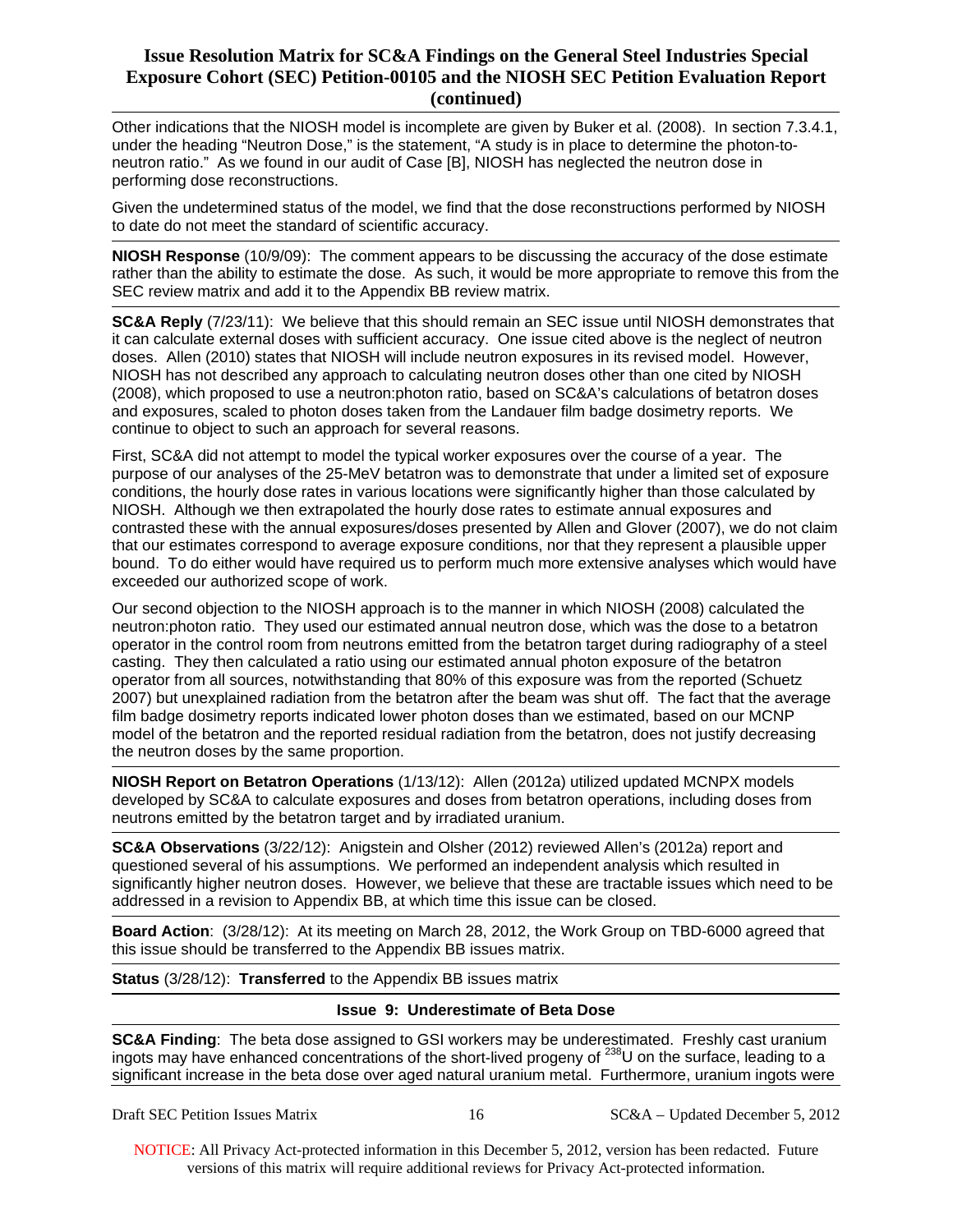handled not only by the betatron workers but also by chainmen who transferred the ingots from the trucks or railway cars on which they arrived at the plant to the plant's own railway system. Such workers would also have been exposed to the beta rays from the uranium, but they are not assigned such exposures in the guidance for dose reconstruction of Allen and Glover (2007).

**NIOSH Response** (10/9/09): The comment appears to be discussing the accuracy of the dose estimate rather than the ability to estimate the dose. This issue has been raised in the Battelle-TBD-6000 review and appears on that issues matrix. Any revisions [to] Battelle-TBD-6000 will also result in revisions to applicable appendices.

**SC&A Reply** (10/12/09)**:** The NIOSH response does not address the workers who may have handled uranium on its way into and out of the betatron facilities but were not assigned the dose to radiographers and consequently were not assigned *any* skin dose.

**Board Action (**12/16/09): Discussed at meeting of the Work Group on TBD-6000/6001.

Action items (4/24/10) (ABRWH 2010): This issue is being addressed under the TBD-6000 issues matrix (relating to the [Putzier] Effect). SC&A will provide a write-up withdrawing their comment (e.g., the [Putzier] Effect is really not involved in this situation). (*References: pp. 266–268 of the 12/[16]/09 transcript*.)

**SC&A Response** (5/9/10): As stated above, this issue has two components:

1. Underestimate of skin dose to betatron operators due to neglect of the Putzier Effect.

2. Failure to account for the skin dose to chainmen and other workers who handled uranium but who were not categorized as "betatron operators" (i.e., they did not operate the betatron nor did they handle metal within 2 hours of irradiation).

As stated by Robert Anigstein (SC&A) at the May 12, 2010, work group meeting, we believe that the Putzier Effect is relevant to GSI, since there was most likely some recasting of ingots at Mallinckrodt and Weldon Spring, some of which may have been sent to GSI. We agree with the NIOSH response that the first part of Issue 9 is also being addressed in the SC&A review of TBD-6000. We also agree with NIOSH that this part of Issue 9 concerns the accuracy of the reconstruction of doses to the skin, rather than the ability to reconstruct the doses. However, we used the context of the SEC petition issues matrix to bring it to the attention of the Board because NIOSH has not addressed this and other dose reconstruction issues in the 2 years since the issuance of the original SC&A review of Appendix BB.

NIOSH did not respond to item 2, above. To address this issue, NIOSH needs to expand the category of workers who receive doses to the skin from contact with uranium metal to include all workers who may have handled uranium before or after betatron irradiation, regardless of the time elapsed after irradiation. In the case of employees for whom precise job descriptions are not available, this could result in assigning doses to the skin to all employees who worked in the plant, with the likely exception of office or administrative personnel. Until we know how NIOSH will address this concern, we cannot judge if it is feasible to reconstruct doses to the skin of such workers. (SC&A 2010)

**SC&A Observation** (7/23/11): Allen (2009) indicated that although TBD-6000 did not explicitly incorporate the Putzier Effect in its dose estimates, comparisons of the derived 95<sup>th</sup> percentiles of deep and shallow doses<sup>6</sup> with maximum annual doses recorded at Fernald indicate that these estimates are claimant favorable. SC&A (2009b) concurred. However, it is not clear if these generic dose estimates will be applied to exposures from uranium handling at GSI. Allen and Glover (2007, Section BB.4) stated, "Since this estimate relies on estimates of exposure times and dose rates, the dose rates for specific types of work in Table 6.4 [TBD-6000] do not apply." They consequently base their dose estimates on the dose rates from a rectangular uranium ingot, listed in Table 6.1 of TBD-6000. We have two issues

 $\overline{a}$ 

<sup>&</sup>lt;sup>6</sup> It is not clear if "deep dose" corresponds to personal dose equivalent,  $H_p(10)$ , or ambient dose equivalent *H*\*(10)—organ DCFs based on both these quantities are listed in OCAS-IG-001.

Draft SEC Petition Issues Matrix 17 SC&A – Updated December 5, 2012

NOTICE: All Privacy Act-protected information in this December 5, 2012, version has been redacted. Future versions of this matrix will require additional reviews for Privacy Act-protected information.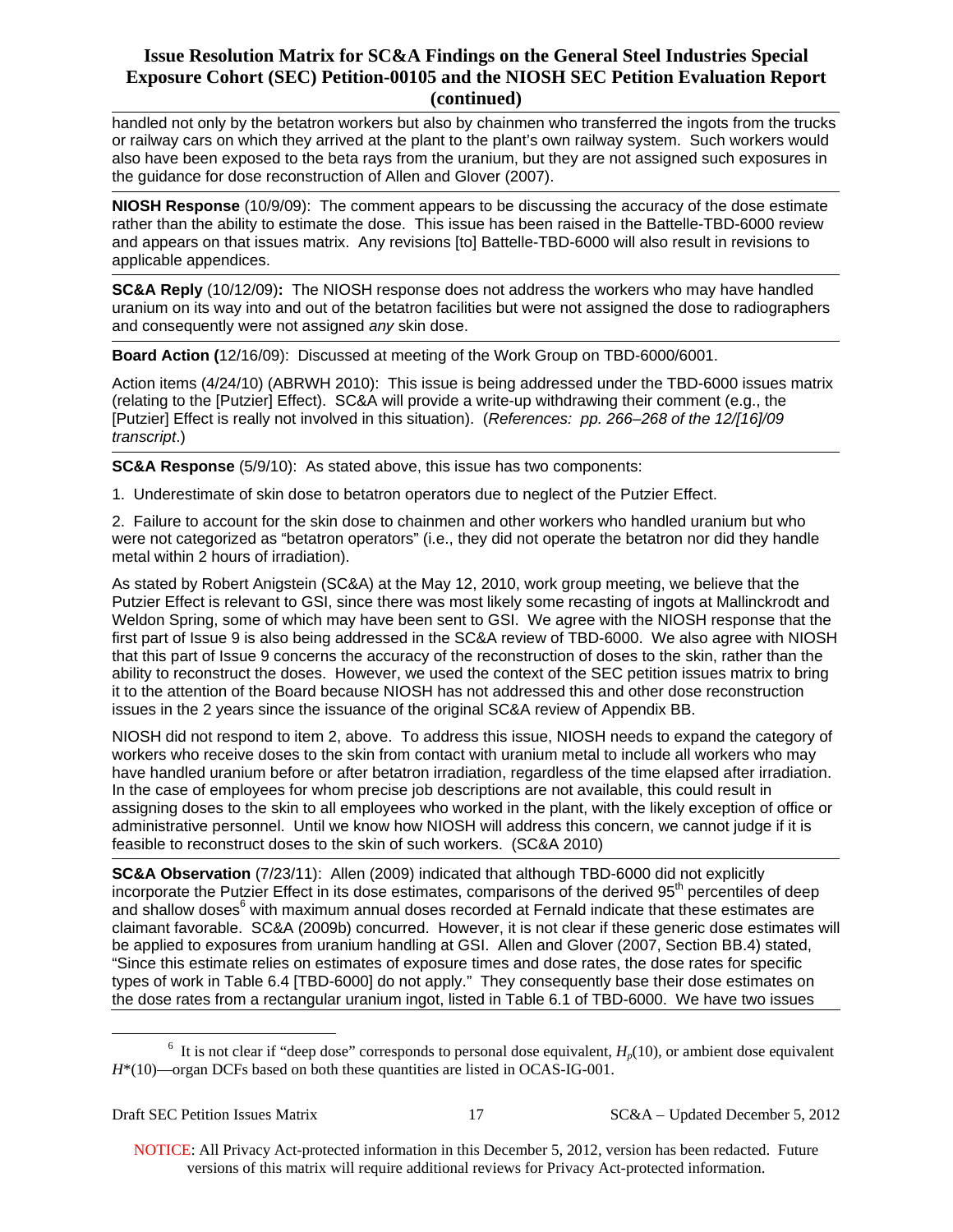with that procedure: (1) the Putzier Effect is not included, and (2) the doses are from bremsstrahlung x rays and ignore the significant contribution of gamma radiation and the smaller contribution of characteristic x rays. That said, Issue 2 is moot in terms of the doses from the uranium shapes handled at GSI, since the calculated doses from the rectangular ingot are twice the doses from the cylindrical ingot listed in Table 6.1, and are larger still than the dose rates from a uranium slice calculated by SC&A  $(2008).$ <sup>7</sup> Thus, the neglect of the gamma and x-ray doses is fortuitously compensated for by the claimantfavorable choice of the rectangular ingot.

**NIOSH Report on Betatron Operations** (1/13/12): Allen (2012a) utilized results presented by SC&A (2008) to estimate doses to the skin from beta rays emitted by natural and irradiated uranium and by irradiated steel.

**SC&A Observations** (3/22/12): Anigstein and Olsher (2012) reviewed Allen's (2012a) report. We questioned his use of our results for residual nuclides that we had obtained using MCNPX 26e, an early beta version, rather than version 27e, which is the same as the current official release. The latter code leads to significantly higher skin doses to both the betatron operators and the layout men from betaemitting nuclides in irradiated steel. However, we believe that these are tractable issues which need to be addressed in a revision to Appendix BB, at which time this issue can be closed.

**Board Action**: (3/28/12): At its meeting on March 28, 2012, the Work Group on TBD-6000 agreed that this issue should be transferred to the Appendix BB issues matrix.

**Status** (3/28/12): **Transferred** to the Appendix BB issues matrix

### **Issue 10: Lack of Consistency in Assigning External Exposures**

**SC&A Finding**: Because of an error in calculating the external exposure to irradiated uranium, Allen and Glover (2007) assign a disproportionately high exposure rate to workers handling uranium following radiography while underestimating (in modeling terms) exposures to the betatron and to irradiated steel. This results in exposure rates that vary from year to year. By contrast, SC&A (2008) estimated that the bounding external exposures to direct penetrating radiation did not vary significantly over the duration of AEC operations. The dose reconstruction approach prescribed by NIOSH can inappropriately assign a dose to a betatron operator working in 1961 that would be 3 times the dose to one working in 1965.

**NIOSH Response** (10/9/09): The comment appears to be discussing the accuracy of the dose estimate rather than the ability to estimate the dose. As such, it would be more appropriate to remove this from the SEC review matrix and add it to the Appendix BB review matrix.

**Board Action (**12/16/09): Discussed at meeting of the Work Group on TBD-6000/6001.

Action items (4/24/10) (ABRWH 2010): Agreed to close the issue here and deal with it in the Appendix BB Issues Matrix.

**Status** (9/17/11): **Closed**�

 $\overline{a}$ 

 that some cylindrical ingots were radiographed at GSI as well as the uranium slices cited by Westbrook and Bloom <sup>7</sup> Information furnished by former GSI workers after the preparation of the SC&A (2008) report indicates (2010) and previously confirmed by the workers.

Draft SEC Petition Issues Matrix 18 SC&A – Updated December 5, 2012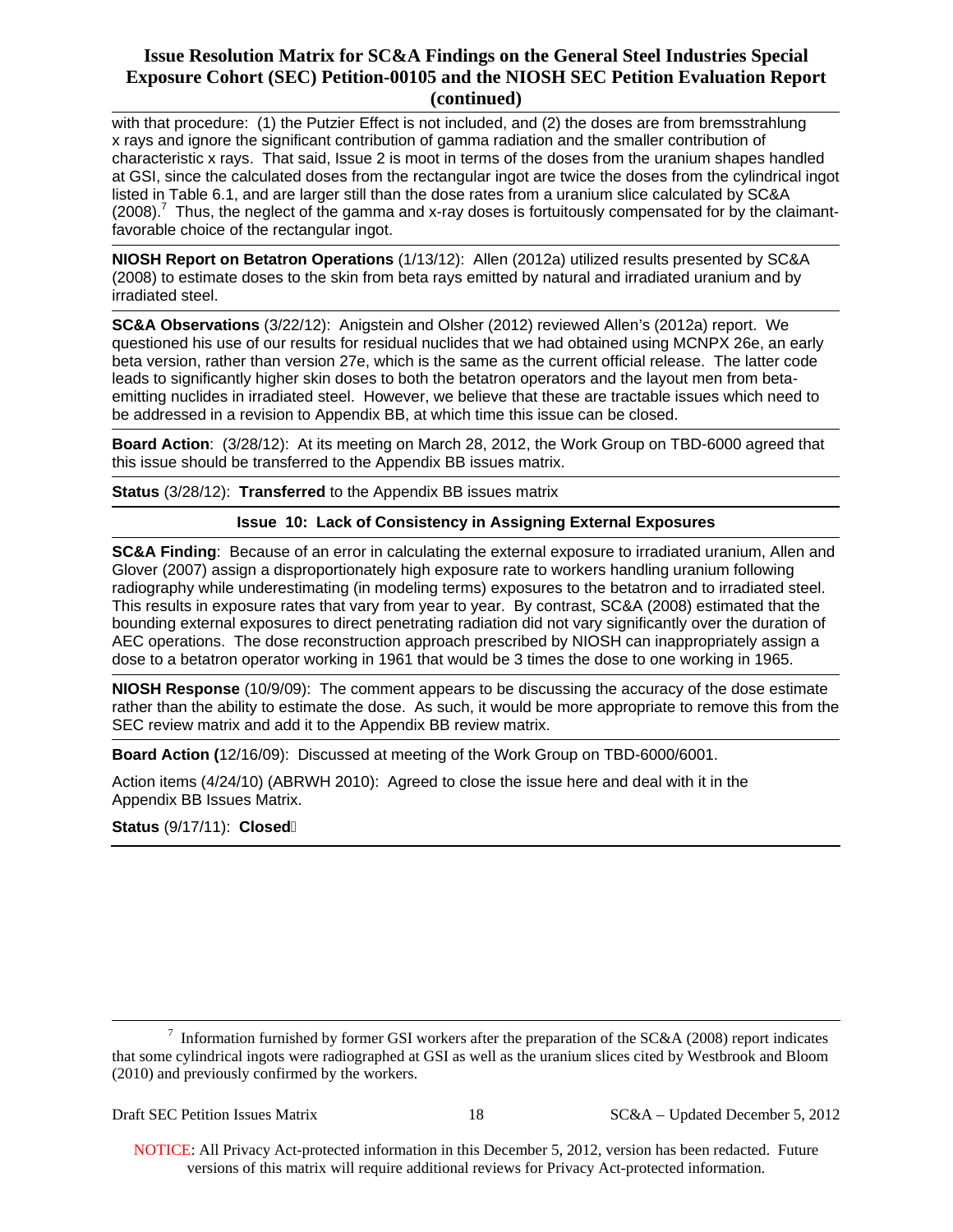# **References**

Advisory Board on Radiation and Worker Health, TBD-6000 Work Group (ABRWH). 2010. "Summary of Action Items and Issues from December 12 [*sic*], 2009 Meeting" [Note: Meeting was held on December 16, 2009] (MS Word metadata: Author Paul L. Ziemer, created 4/24/10.)

Allen, D. (NIOSH/DCAS). 2009. "Battelle-TBD-6000 Issue 1 White Paper: Consideration of Recasting Increasing Progeny Concentration."

Allen, D. (NIOSH/DCAS). 2010. "Path Forward for GSI Appendix and ER Review."

Allen, D., (NIOSH/DCAS). 2011. "Battelle-TBD-6000 Appendix BB General Steel Industries: Dose Estimates for Portable Radiography Sources."

Allen, D., (NIOSH/DCAS). 2012a. "Battelle-TBD-6000 Appendix BB General Steel Industries: Dose Estimates for Betatron Operations."

Allen, D., (NIOSH/DCAS). 2012b. "Battelle-TBD-6000 Appendix BB General Steel Industries: Addendum to Dose Estimates for Betatron Operations White Paper."

Allen, D., and S. Glover (NIOSH/DCAS). 2007. "Site Profiles for Atomic Weapons Employers that Worked Uranium and Thorium Metals - Appendix BB: General Steel Industries," Battelle-TBD-6000, Appendix BB, Rev. 0. http://www.cdc.gov/niosh/ocas/pdfs/tbd/b-6000-apbb-r0.pdf

Anigstein, R. (SC&A). 2009. "Review of Film Badge Dosimetry Reports for GSI."

Anigstein, R. (SC&A). 2011a. "Review of NIOSH Report on Portable Radiography Sources at GSI—August 2011."

Anigstein, R. (SC&A). 2011b. "Update on the Use of Sealed Radioactive Sources at General Steel Industries."

Anigstein, R. 2012. "Radiological Assessment of General Steel Industries (GSI)—Granite City, Illinois," presentation at Meeting 84 of the Advisory Board on Radiation and Worker Health, Santa Fe, New Mexico, June 20, 2012.

Anigstein, R., and J. Mauro. 2012. "Review of 'Addendum to Dose Estimates for Betatron Operations White Paper'." Memo to Advisory Board on Radiation and Worker Health Work Group on TBD-6000 (March 25, 2012).

Anigstein, R. and R. H. Olsher. 2012. "Response to 'Battelle-TBD-6000 Appendix BB General Steel Industries: Dose Estimates for Betatron Operations'."

Brownfield, C. M. 1958. "General Steel Castings Corporation Invoice #M-216." Mallinckrodt Chemical Works internal memorandum to J. P. O'Haire (February 28, 1958). SRDB Ref ID: 16356, p. 17.

Draft SEC Petition Issues Matrix 19 SC&A – Updated December 5, 2012

NOTICE: All Privacy Act-protected information in this December 5, 2012, version has been redacted. Future versions of this matrix will require additional reviews for Privacy Act-protected information.